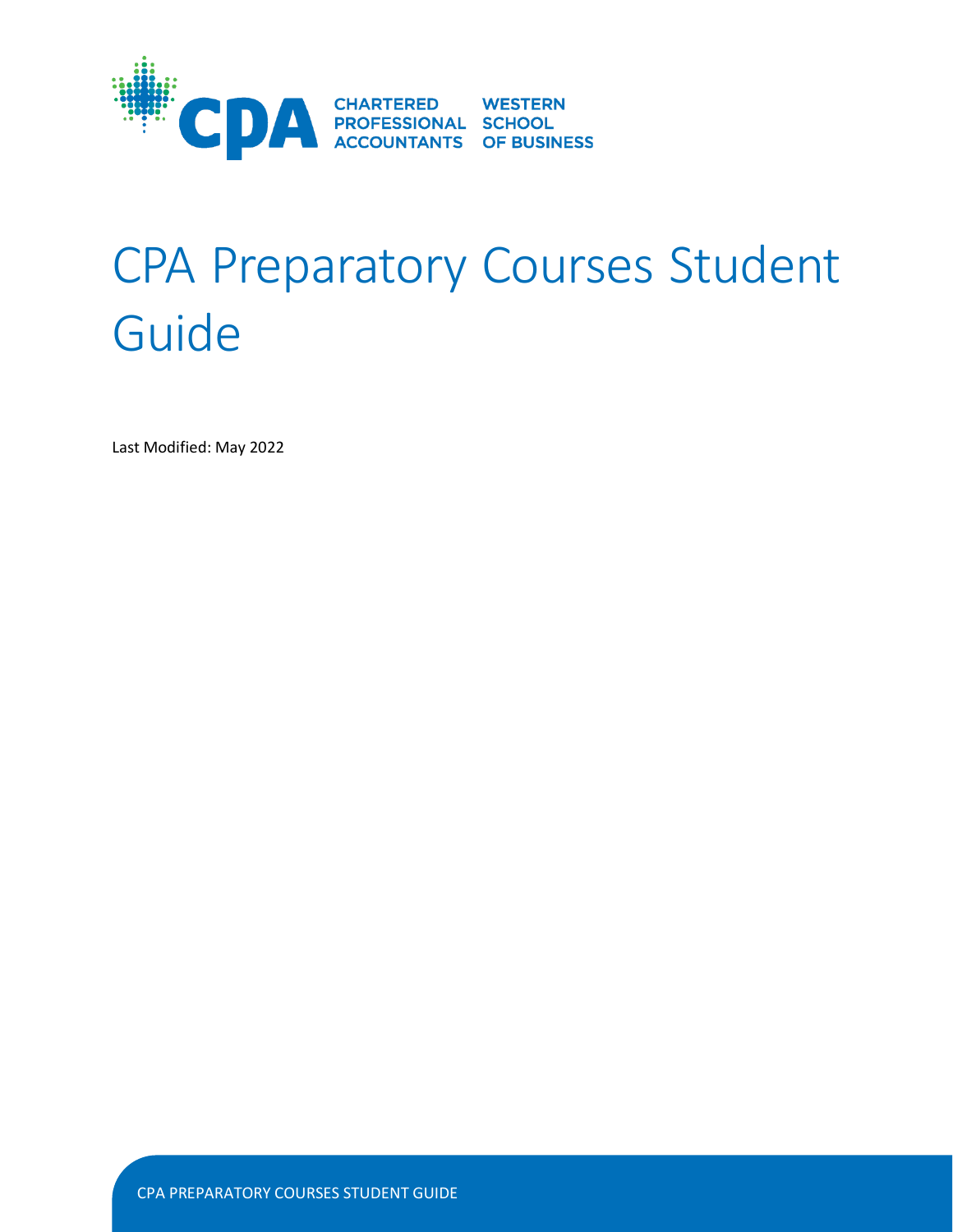# Table of Contents

| 1. |     |       |  |  |
|----|-----|-------|--|--|
| 2. |     |       |  |  |
|    | 2.1 |       |  |  |
|    | 2.2 |       |  |  |
|    |     | 2.2.1 |  |  |
|    | 2.3 |       |  |  |
|    |     | 2.3.1 |  |  |
|    |     | 2.3.2 |  |  |
|    | 2.4 |       |  |  |
|    |     | 2.4.1 |  |  |
| 3. |     |       |  |  |
|    | 3.1 |       |  |  |
|    | 3.2 |       |  |  |
|    | 3.3 |       |  |  |
|    | 3.4 |       |  |  |
|    | 3.5 |       |  |  |
|    |     |       |  |  |
| 4. |     |       |  |  |
|    | 4.1 |       |  |  |
|    | 4.2 |       |  |  |
|    | 4.3 |       |  |  |
|    | 4.4 |       |  |  |
|    | 4.5 |       |  |  |
| 5. |     |       |  |  |
|    | 5.1 |       |  |  |
|    |     | 5.1.1 |  |  |
|    |     | 5.1.2 |  |  |
|    | 5.2 |       |  |  |
|    |     | 5.2.1 |  |  |
|    |     | 5.2.2 |  |  |
|    |     | 5.2.3 |  |  |
|    |     | 5.2.4 |  |  |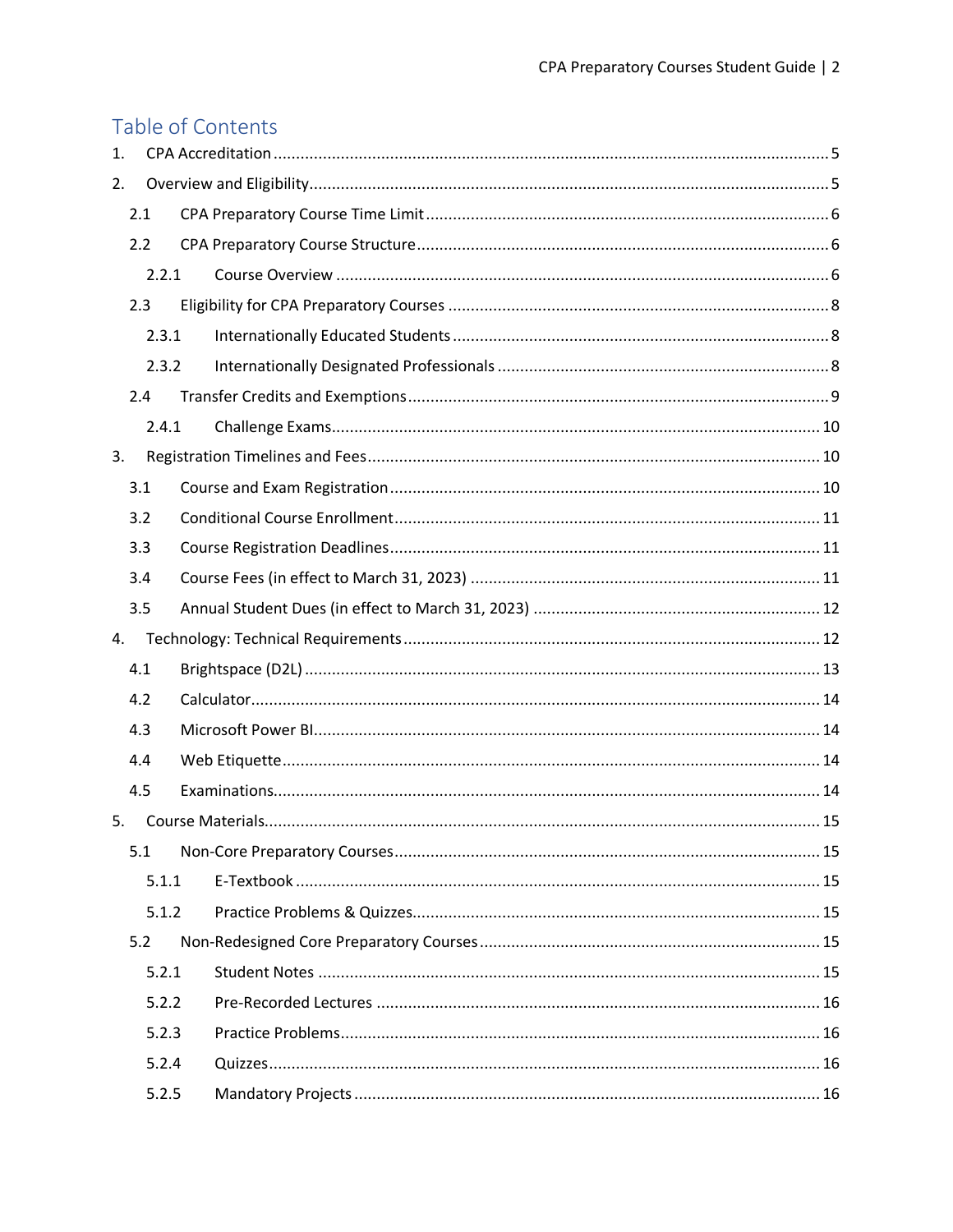|    | 5.3   |  |
|----|-------|--|
|    | 5.3.1 |  |
|    | 5.3.2 |  |
|    | 5.3.3 |  |
| 6. |       |  |
|    | 6.1   |  |
|    | 6.2   |  |
|    | 6.3   |  |
|    | 6.4   |  |
|    | 6.5   |  |
|    | 6.6   |  |
|    | 6.7   |  |
|    | 6.8   |  |
| 7. |       |  |
|    | 7.1   |  |
|    | 7.2   |  |
|    | 7.3   |  |
|    | 7.3.1 |  |
|    | 7.3.2 |  |
|    | 7.3.3 |  |
| 8. |       |  |
|    | 8.1   |  |
|    | 8.2   |  |
|    | 8.3   |  |
|    | 8.4   |  |
| 9. |       |  |
|    |       |  |
|    | 10.1  |  |
|    | 10.2  |  |
|    | 10.3  |  |
|    | 10.4  |  |
|    | 10.5  |  |
|    | 10.6  |  |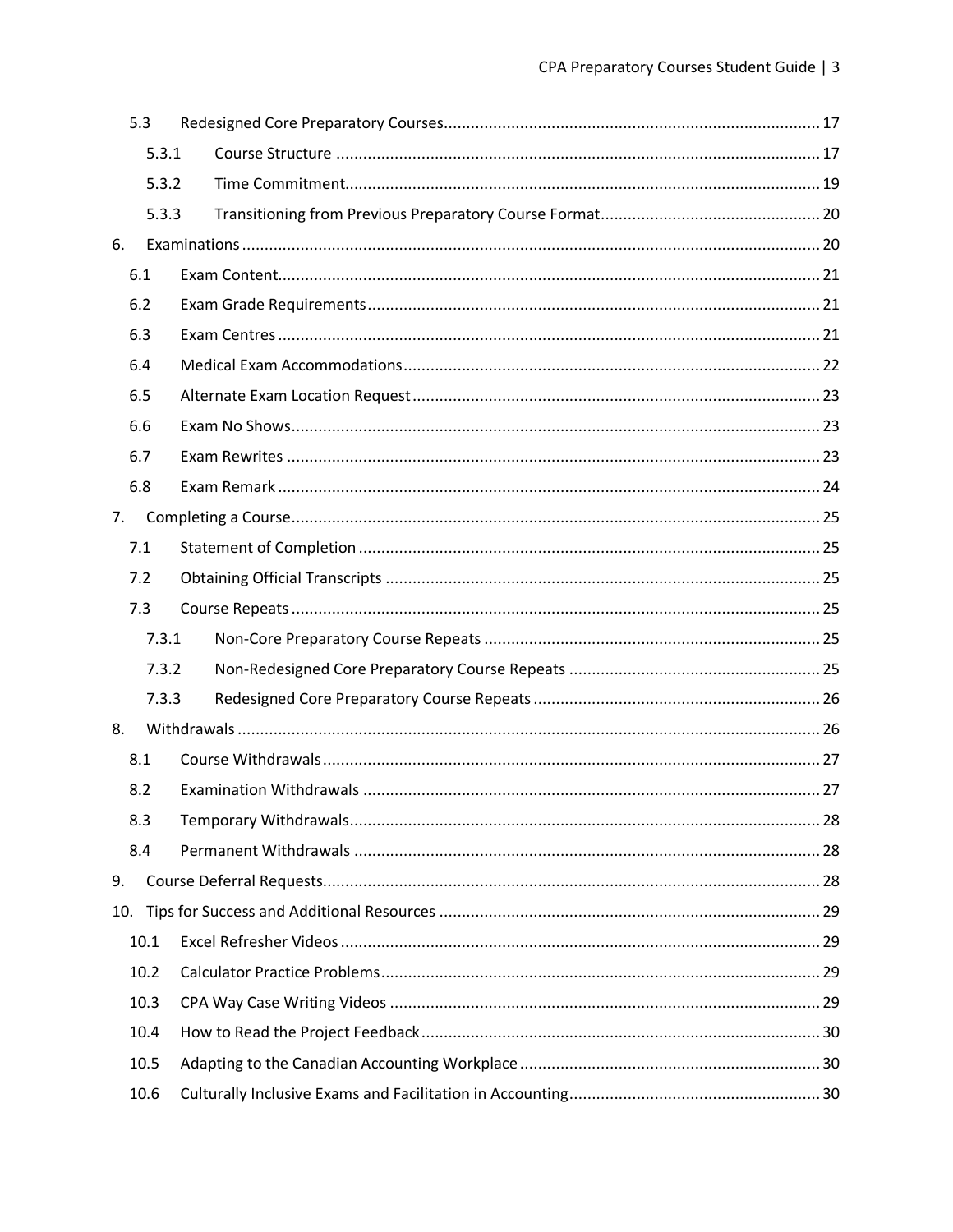| 10.7   |  |  |
|--------|--|--|
|        |  |  |
| 11.1   |  |  |
| 11.2   |  |  |
| 11.3   |  |  |
|        |  |  |
| 12.1   |  |  |
|        |  |  |
| 13.1   |  |  |
| 13.2   |  |  |
| 13.2.1 |  |  |
| 13.2.2 |  |  |
| 13.2.3 |  |  |
| 13.2.4 |  |  |
| 13.2.5 |  |  |
| 13.3   |  |  |
| 13.4   |  |  |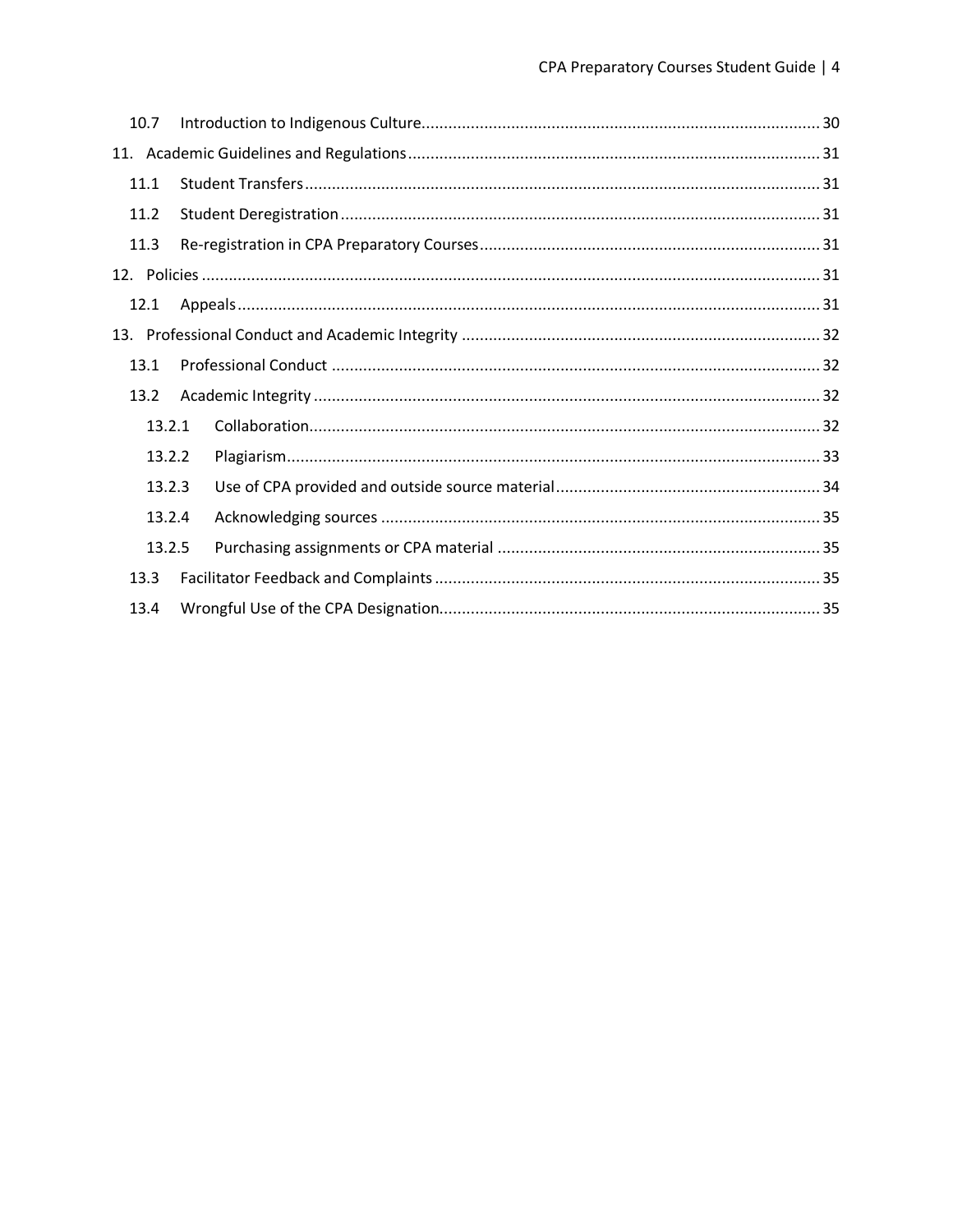Welcome to the [CPA Western School of Business](http://www.cpawsb.ca/) (CPAWSB or 'the School') and CPA preparatory courses. We are pleased to have you registered and look forward to getting to know you as you progress on the pathway to becoming a Chartered Professional Accountant (CPA).

Please use this Student Guide as a detailed reference to the CPA preparatory courses rules and regulations. Please note that [CPA Canada](https://www.cpacanada.ca/) and CPAWSB reserve the right to make changes to CPA preparatory courses policies and to inform students of changes as they occur.

We use CPA learning software, [Brightspace](https://education.cpacanada.ca/d2l/loginh/) (D2L), and email to provide important announcements and updates; please ensure that your contact information in [My CPA Portal](https://my.cpawsb.ca/) is current. You can update your contact information at any time by logging into the portal.

# <span id="page-4-0"></span>1. CPA Accreditation

At qualification, you must demonstrate the competencies, skills, and knowledge expected of Canadian CPAs. Specifically, you will be required to demonstrate:

- Technical competencies in financial reporting, strategy and governance, management accounting, audit and assurance, finance, taxation, and information technology.
- Enabling competencies including professionalism, ethical behavior, written and oral communication, leadership, and problem-solving and decision making.

The CPA certification program is designed to help you develop those competencies and consists of:

- CPA preparatory courses available in an accelerated format and delivered part-time to prepare anyone lacking the academic prerequisites for admission to CPA Professional Education Program (CPA PEP)
- Academic prerequisites for admission to CPA PEP
- Graduate-level courses in CPA PEP
- Evaluations, including a Common Final Evaluation (CFE)
- Relevant practical experience

# <span id="page-4-1"></span>2. Overview and Eligibility

CPA preparatory courses are delivered in an intensive, accelerated format designed for those who lack some or all the prerequisite courses required for admission to CPA PEP. You only need to complete the courses you require for admission to CPA PEP.

Designed to be completed part-time to offer maximum flexibility and accessibility, CPA preparatory courses are available via self-study. Students are expected to spend an average of 20 hours each week on course materials and assignments.

Enrolling in CPA preparatory courses requires one of the following:

- One year (30 credits) of post-secondary study in any discipline from a diploma or degree program at a recognized post-secondary institution (PSI); or
- Three years of relevant work experience, which includes exposure to accounting and/or finance functions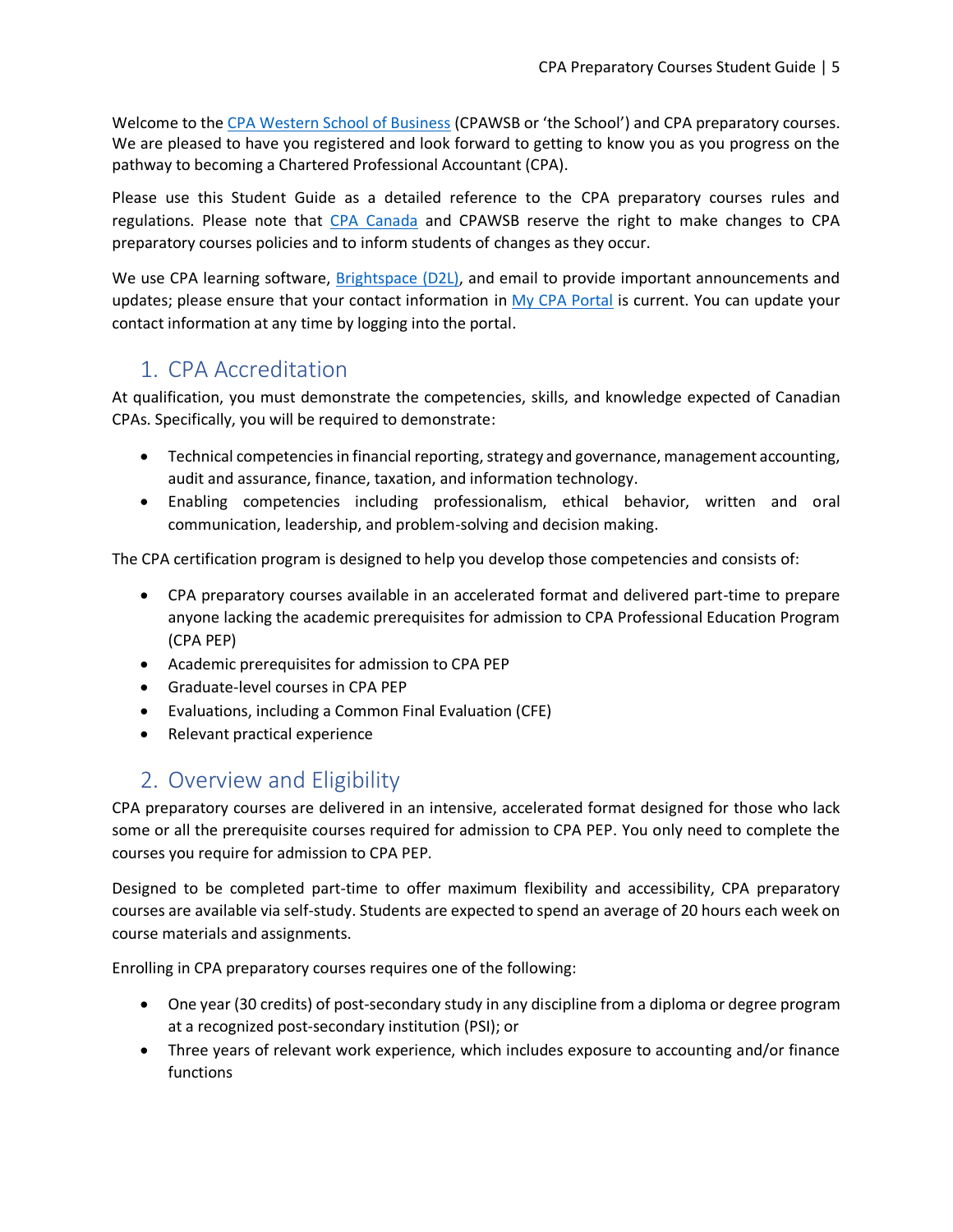To be admitted to CPA PEP, you will require a university degree—or Canadian equivalent—with 120-credit hours of post-secondary education. If you have an undergraduate or Masters' degree with fewer than 120-credit hours, you can attain the outstanding credit hours through completing CPA preparatory courses.

| <b>Introductory Financial Accounting</b>  | IFA             | 3  |            |
|-------------------------------------------|-----------------|----|------------|
| <b>Introductory Management Accounting</b> | IMA             | 3  |            |
| Economics                                 | ECO             | 3  | Non-Core * |
| <b>Statistics</b>                         | <b>STA</b>      | 3  |            |
| <b>Business Law</b>                       | BUL.            | 3  |            |
| Intermediate Financial Reporting 1        | IF1             | 3  |            |
| Intermediate Financial Reporting 2        | IF <sub>2</sub> | 3  |            |
| <b>Advanced Financial Reporting</b>       | AFR             | 3  |            |
| Corporate Finance                         | <b>COF</b>      | 3  |            |
| <b>Audit and Assurance</b>                | AUA             | 3  | Core **    |
| Taxation                                  | TAX             | 3  |            |
| Intermediate Management Accounting        | MAA             | 3  |            |
| Performance Management                    | PMA             | 3  |            |
| <b>Information Technology</b>             | ITE             | 3  |            |
| TOTAL                                     |                 | 42 |            |

The following credits will be recognized for CPA preparatory courses:

\* Non-core CPA preparatory course evaluations will be based 100 percent on the final exam. You will need to achieve 50 percent on the exam to pass a non-core course.

\*\* Over the next year, redesigned core CPA preparatory courses will be introduced to replace the existing core courses. Full details about the changes are available on the [CPAWSB website.](https://www.cpawsb.ca/current-learners/cpa-preparatory-courses/faq/course-delivery-faq/#ResdesignedCore) Information Technology is now a core course beginning May 2022. Full details about changes to Information Technology are available on the [CPAWSB website.](https://www.cpawsb.ca/future-learners/certification-program-overview/cpa-preparatory-courses-overview/upcoming-changes-to-cpa-pep-prerequisites)

## 2.1 CPA Preparatory Course Time Limit

<span id="page-5-0"></span>There is no time limit to complete all fourteen CPA preparatory courses. However, **core** preparatory courses must be completed within ten years of applying to CPA PEP, and a cumulative average of 65 percent or higher is required for entry into CPA PEP.

## 2.2 CPA Preparatory Course Structure

<span id="page-5-1"></span>There are fourteen CPA preparatory courses. You **only** need to complete those courses for which you have no approved and recognized academic credit. The delivery schedule has been designed to allow all the CPA preparatory courses to be completed within approximately three years, assuming one exam per semester. For more information about CPA preparatory courses, please clic[k here.](https://www.cpawsb.ca/current-learners/cpa-preparatory-courses/courses/)

#### 2.2.1 Course Overview

#### <span id="page-5-2"></span>*Non-core Courses*

Non-core courses are self-study, using an e-textbook and practice problems; access to a facilitator is also provided. Courses are offered through open enrollment so students can register for a course at any time and receive access to materials within five business days. Each non-core course concludes with a final exam that must be written within one year of the initial course registration date at a CPAWSB exam centre.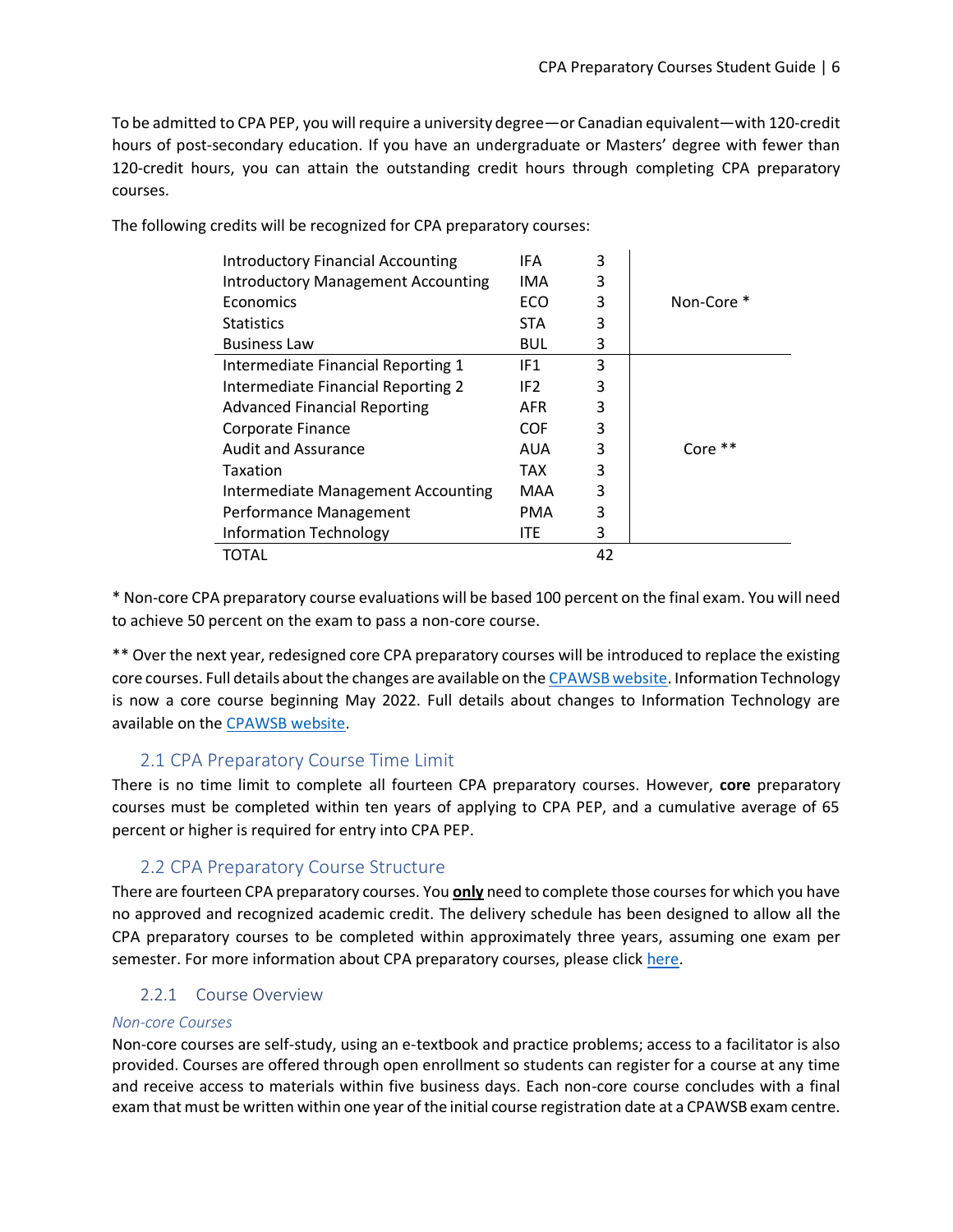Students who do not complete the final exam within the one-year time limit will fail the course, and an attempt will be charged. Students will be required to retake the course to be eligible for another examination attempt. Students must achieve a grade of at least 50 percent to pass a non-core course.

| <b>Non-Core Course</b>                   | <b>Prerequisite</b>                     |  |
|------------------------------------------|-----------------------------------------|--|
| Introductory Financial Accounting (IFA)  |                                         |  |
| Introductory Management Accounting (IMA) | Introductory Financial Accounting (IFA) |  |
| Economics (ECO)                          |                                         |  |
| Statistics (STA)                         |                                         |  |
| <b>Business Law (BUL)</b>                |                                         |  |

Introductory Management Accounting may be taken concurrently with but not before Introductory Financial Accounting. Students must successfully complete the IFA exam before registering for the IMA exam.

No refunds will be provided after you have been provided access to the course materials on Brightspace (D2L).

#### *Core Courses*

Core courses are available via self-study using weekly notes, pre-recorded lectures, and practice problems. Each course is offered five times annually. Core courses include six instructional weeks during which time students must complete quizzes and mandatory projects. All core courses conclude with a final exam that must be written within one year of the course start date at a CPAWSB exam centre. Students who do not complete the final exam within the one-year time limit will fail the course, and an attempt will be charged. Students will be required to retake the course to be eligible for another examination attempt.

Please review [Section 5.2](#page-14-4) and [Section 5.3](#page-16-0) for more information.

| <b>Core Course</b>                         | Prerequisite                                    |
|--------------------------------------------|-------------------------------------------------|
| Intermediate Financial Reporting 1 (IF1) * | Introductory Financial Accounting (IFA)         |
|                                            | <b>Introductory Management Accounting (IMA)</b> |
| Intermediate Financial Reporting 2 (IF2) * | Intermediate Financial Reporting 1 (IF1)        |
| <b>Advanced Financial Reporting (AFR)</b>  | Intermediate Financial Reporting 1 (IF1)        |
|                                            | Intermediate Financial Reporting 2 (IF2)        |
| Corporate Finance (COF)                    | <b>Introductory Financial Accounting (IFA)</b>  |
|                                            | Introductory Management Accounting (IMA)        |
| Audit & Assurance (AUA) *                  | Intermediate Financial Reporting 1 (IF1)        |
|                                            | Intermediate Financial Reporting 2 (IF2)        |
| Taxation (TAX) *                           | Intermediate Financial Reporting 1 (IF1)        |
|                                            | Intermediate Financial Reporting 2 (IF2)        |
| Intermediate Management Accounting (MAA)   | Corporate Finance (COF)                         |
| Performance Management (PMA)               | Intermediate Management Accounting (MAA)        |
| Information Technology (ITE) *             | Introductory Financial Accounting (IFA)         |
|                                            | Introductory Management Accounting (IMA)        |

\* Redesigned CPA preparatory courses in 2022 will have different course and grading structures. Please refer to [Section 5.3.](#page-16-0)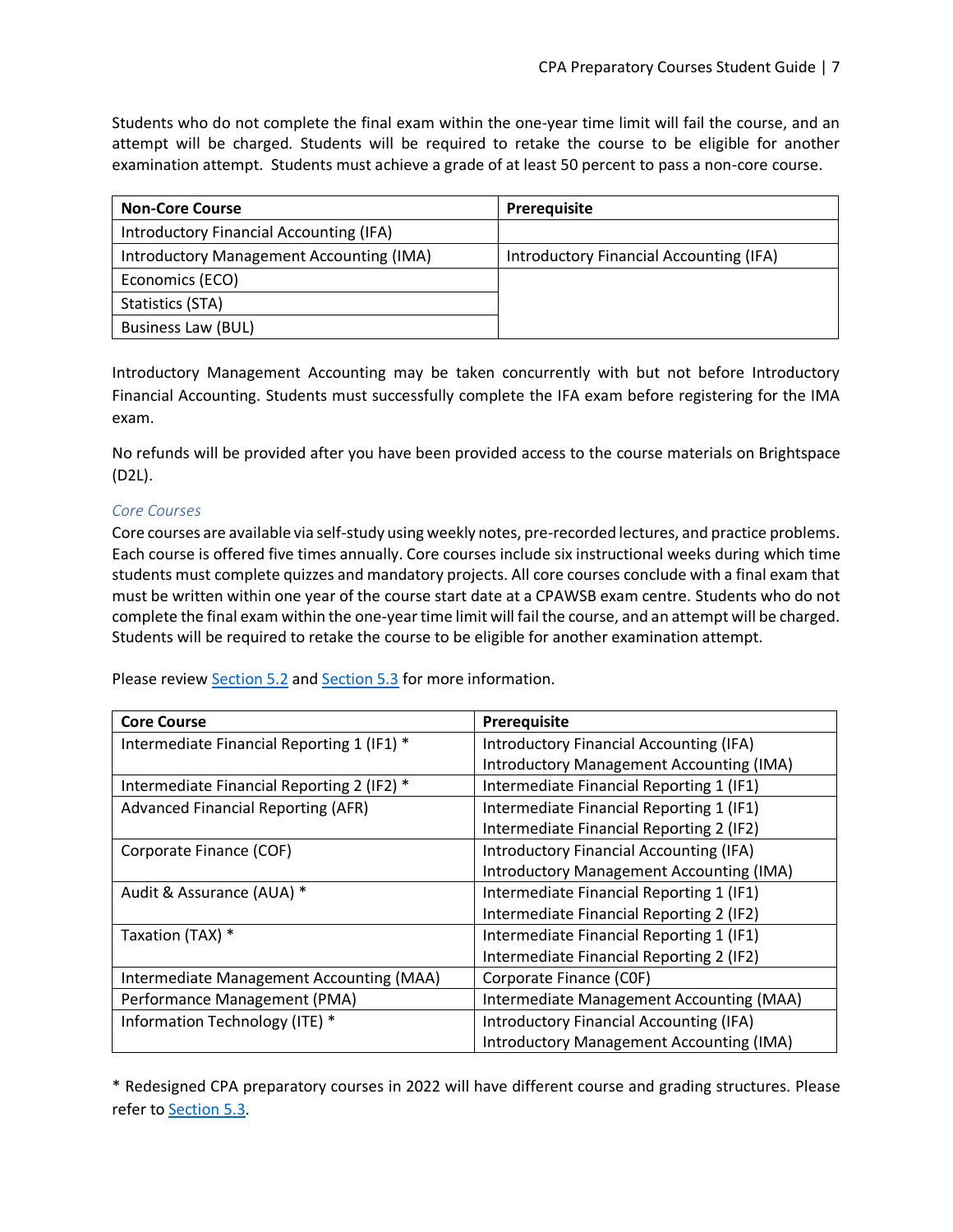You will receive access to core course materials at least one week prior to th[e course start.](https://www.cpawsb.ca/current-learners/cpa-preparatory-courses/schedules/)

# 2.3 Eligibility for CPA Preparatory Courses

<span id="page-7-0"></span>To be eligible to enroll in CPA preparatory courses, you must have completed at least one year (30 credits) of post-secondary study in any discipline from a diploma or degree program at a recognized PSI, or three years of relevant work experience, which includes exposure to accounting and/or finance functions. You must provide all required supporting documentation, which may include official transcripts, international credit equivalency reviews (e.g., [World Education Services Canada\)](http://www.wes.org/ca/students/index.asp), transcripts from other recognized accredited bodies, and proof of legal name. Admission using three years of relevant work experience also requires the submission of a comprehensive resume. Additional documentation may be requested.

CPA preparatory courses are designed to fulfill the requirements for entry to CPA PEP. These courses are not transferrable for credit to a PSI.

## 2.3.1 Internationally Educated Students

<span id="page-7-1"></span>Credit hours or equivalent education obtained from PSIs that are recognized in the International Handbook of Universities published by the International Associate of Universities or a similar recognition service will be accepted. If you are a temporary resident studying in Canada, you need a Canadian study permit.

Course exemption(s) can be granted for Introductory Financial Accounting, Introductory Management Accounting, Economics, and/or Statistics completed internationally where:

- A specific equivalency standard cannot be determined, but coverage of CPA requirements is deemed to be sufficient in the foundation topic area; and
- Submitted transcripts indicate completion of applicable courses at a minimum international grade conversion of 50 percent or higher for non-core courses and 60 percent or higher for core courses.

Exemptions are granted for completing the equivalent subject(s) through an accredited educational institution at the required CPA knowledge level. Detailed documentation that outlines specific course coverage, applicable text(s), and evaluation criteria must be submitted. Refer to the "Entry" column of the CPA Competency Map Knowledge Supplement for detailed CPA requirements at the prerequisite level.

Please note that only Canadian course content is accepted for the following CPA preparatory courses:

- Taxation
- Business Law

If English is not your first language, to be successful in CPA preparatory courses and CPA PEP you will need a high/professional level of English proficiency—meaning you can articulate ideas orally and in written form with detailed descriptions, opinions, and explanations (preferably at benchmark level 8 in reading/comprehension and listening skills). CPAWSB strongly recommends that participants are currently employed in a business position or have two years of relevant work experience.

#### 2.3.2 Internationally Designated Professionals

<span id="page-7-2"></span>If you have an international accounting designation that is associated with the International Federation of Accountants (IFAC), potential eligibility for CPA PEP includes: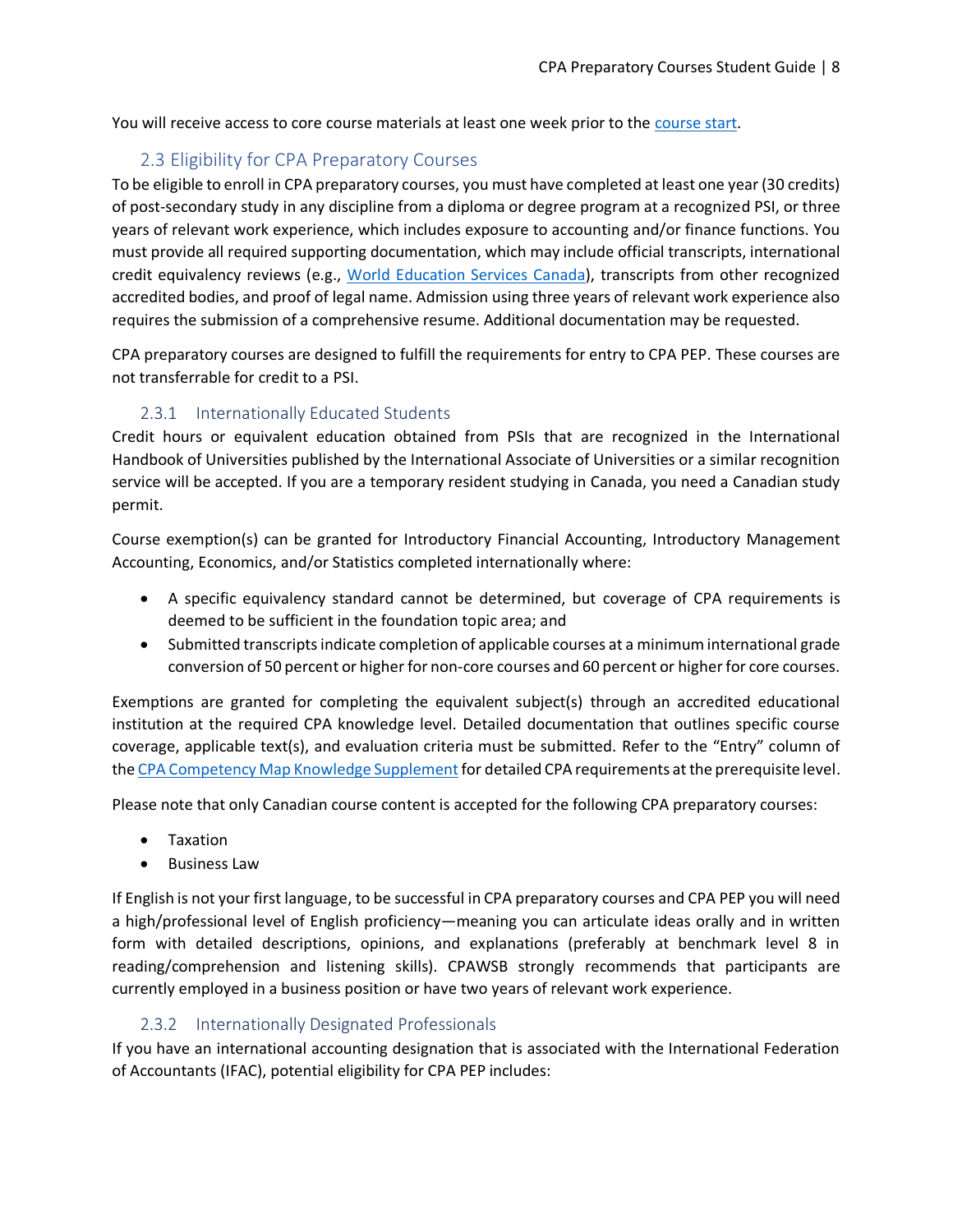• Review and consideration of the undergraduate/graduate university degree, the designation, and level of related practical experience

Additional documentation must be submitted, including details and verification of practical experience as related to the CPA competencies, as well as review processes at committee levels, confirmation of acceptance under this route can take a considerable timeframe.

Resources for internationally designated accountants can be found on th[e Certification Resource Centre.](https://www.cpacanada.ca/en/become-a-cpa/certification-resource-centre/resources-for-international-credential-recognition)

# 2.4 Transfer Credits and Exemptions

<span id="page-8-0"></span>Each provincial CPA office publishes a [Transfer Credit Guide](https://www.cpawsb.ca/future-learners/become-a-cpa/transfer-credit-guides) used to determine which PSI courses are equivalent in content to CPA preparatory courses. To gain an exemption from a CPA preparatory course, you must request a transcript assessment through My CPA Portal (you will need to create a profile if you do not already have one). Then, arrange for official transcripts to be mailed directly from the PSI(s) to the School indicating completion of the course(s) that adequately cover applicable prerequisites as outlined in the [CPA Competency Map.](https://www.cpacanada.ca/en/become-a-cpa/pathways-to-becoming-a-cpa/national-education-resources/the-cpa-competency-map) Please note that transcript assessments are only valid for one year from the date of the review.

CPA preparatory course exemptions are granted for completing the equivalent subject(s) through an accredited educational institution at the required CPA knowledge level. Core preparatory course exemptions will be granted for completing and passing an equivalent course with a mark of at least 60 percent. Non-core preparatory course exemptions will be granted for completing and passing an equivalent course with a mark of at least 50 percent. Practical experience completed in the absence of having completed an equivalent academic course(s) will not be considered as a basis for a CPA preparatory course exemption. The equivalent academic course(s) must have been completed over ten years ago for consideration of practical experience. Please refer to Section 1.4 of the [CPA Harmonized Education](https://www.cpacanada.ca/en/become-a-cpa/why-become-a-cpa/the-cpa-certification-program/cpa-harmonized-education-policies)  [Policies Vol. 3](https://www.cpacanada.ca/en/become-a-cpa/why-become-a-cpa/the-cpa-certification-program/cpa-harmonized-education-policies) for additional information on using practical experience towards CPA preparatory course exemptions. For exemption from CPA preparatory courses and admission to the CPA PEP, students/candidates should have completed at least one applicable course in each of the CPA competency areas of Financial Reporting, Strategy and Governance, Management Accounting, Audit and Assurance, Finance, and Taxation within the last ten years.

Prerequisite education will be reassessed for currency of knowledge when you apply for CPA PEP:

- All core CPA preparatory courses, or equivalents at a PSI, must have been completed within ten years of when you apply for CPA PEP.
- There are no currency requirements for the non-core preparatory courses.

CPAWSB recommends completing all prerequisite requirements through one PSI program if possible. Courses within one subject area completed at multiple PSIs may not provide the required entry-level competencies for that subject area to qualify for entry into the CPA PEP and the course content, evaluation methodologies and teaching methods may differ. If you mix courses within a subject area, you risk missing content, repeating content, or not being able to achieve the depth in the knowledge topics required to be successful in CPA PEP. This is especially important with the core preparatory prerequisites, which are intermediate and advanced financial reporting, corporate finance, audit and assurance, taxation, intermediate management accounting, and performance management.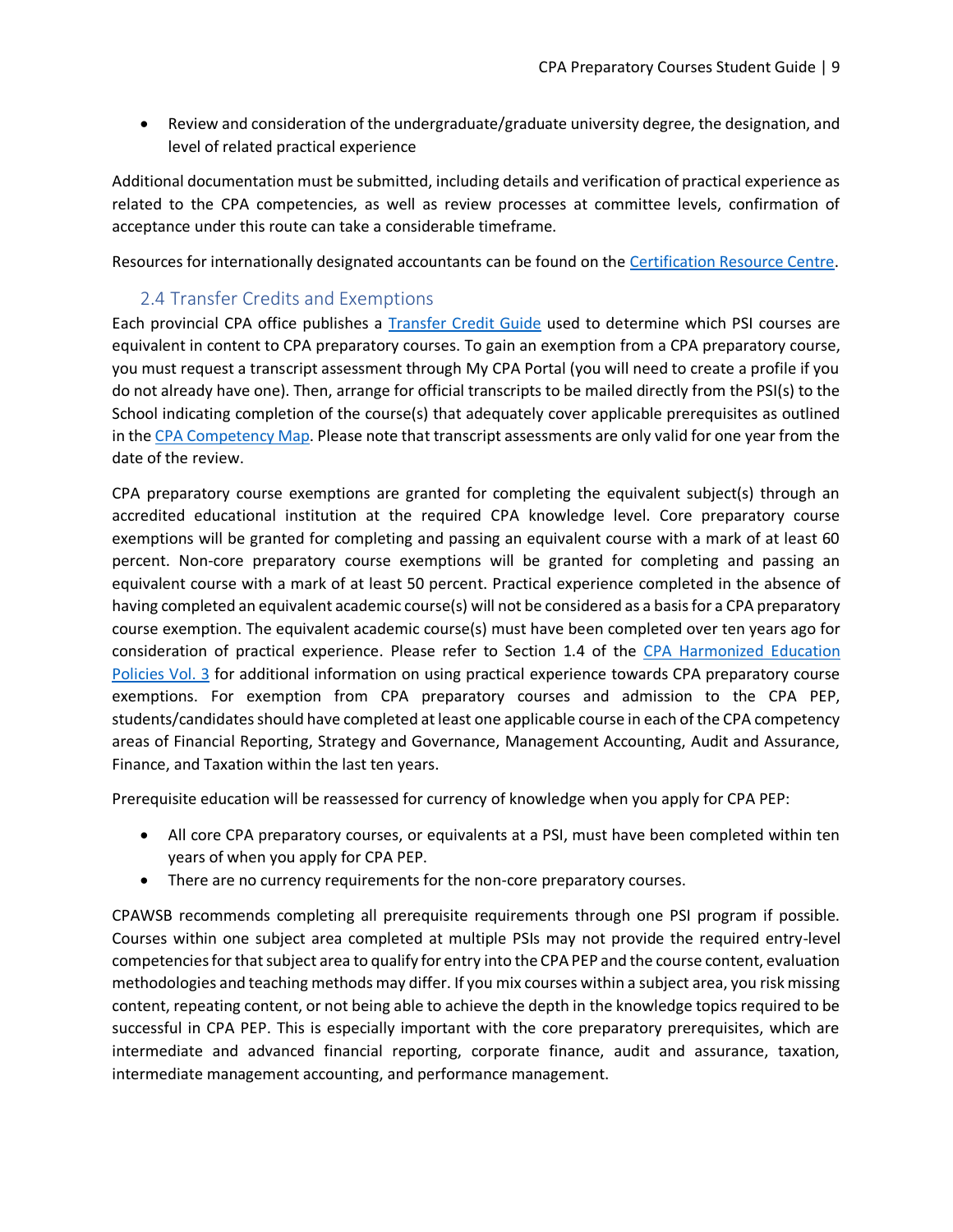In situations where two courses are required to meet the CPA prerequisite and the first half of a course is completed at PSI A and the second half at PSI B, you may be required to submit detailed course outlines of both courses for a review and mapping to be completed at the time of the transcript assessment. If the coverage has not been met, an exemption cannot be granted, and you need to have achieved the minimum passing grade (50 percent for non-core and 60 percent for core courses) in both courses to be granted the exemption.

If you believe you should receive credit for a CPA preparatory course that was not granted in your original transcript assessment, please review the Course Overview and CPA Competency Map first. If after reviewing these items you still feel that an exemption is warranted, you should request a Transcript Reassessment by emailin[g transcriptassessment@cpawsb.ca](mailto:transcriptassessment@cpawsb.ca) and **not** enroll in the current offering of the preparatory course in question. If you are granted an exemption through a transcript reassessment while enrolled in a current offering of the CPA preparatory course, we will reevaluate your course registration on a case-by-case basis to determine whether a partial refund can be provided, however a full refund will not be issued.

## 2.4.1 Challenge Exams

<span id="page-9-0"></span>Challenge exams are available for **core** CPA preparatory courses and cost \$210 + GST. A challenge exam will provide eligible students an exemption from the course portion of the CPA preparatory course and an opportunity to sit the exam only. Students will be granted one attempt to challenge the exam for each course and must obtain a 60% or higher on the challenge exam to be successful. If unsuccessful, the full CPA preparatory course (course and exam) or equivalent approved course(s) through a postsecondary institution must be completed.

To be eligible for a challenge exam a student must have:

- 1. Completed a course(s) through a post-secondary institution that no longer meets the 10-year currency requirement for exemption. The course must be:
	- a. equivalent per the [provincial transfer credit guide](https://www.cpawsb.ca/future-learners/become-a-cpa/transfer-credit-guides) or
	- b. eligible for a partial exemption as per the self-assessment tool
- 2. Completed a course(s) through a post-secondary institution that cannot be sufficiently verified for equivalence through acceptable supporting documentation. In which case, the student will be required to complete the self-assessment tool and attain the minimum required coverage of topics (50%) to be eligible to challenge the exam.

CPA preparatory course materials will not be available to students who choose to challenge an exam. If you are granted a challenge exam while enrolled in a current offering of the CPA preparatory course, you will be subject to current course withdrawal and refund policies.

Please refer to the [Challenge Exam Policy FAQ](https://www.cpawsb.ca/current-learners/cpa-preparatory-courses/faq/challenge-exam-faq/) and Section 3.3 of the [CPA Harmonized Education Policies](https://www.cpacanada.ca/en/become-a-cpa/why-become-a-cpa/the-cpa-certification-program/cpa-harmonized-education-policies)  [Vol. 3](https://www.cpacanada.ca/en/become-a-cpa/why-become-a-cpa/the-cpa-certification-program/cpa-harmonized-education-policies) for additional information on challenge exams.

# <span id="page-9-1"></span>3. Registration Timelines and Fees

## 3.1 Course and Exam Registration

<span id="page-9-2"></span>Students are not required to choose their exam date when registering for a course; the flexible model of the preparatory courses allows you to choose an exam date when you feel ready to do so. You are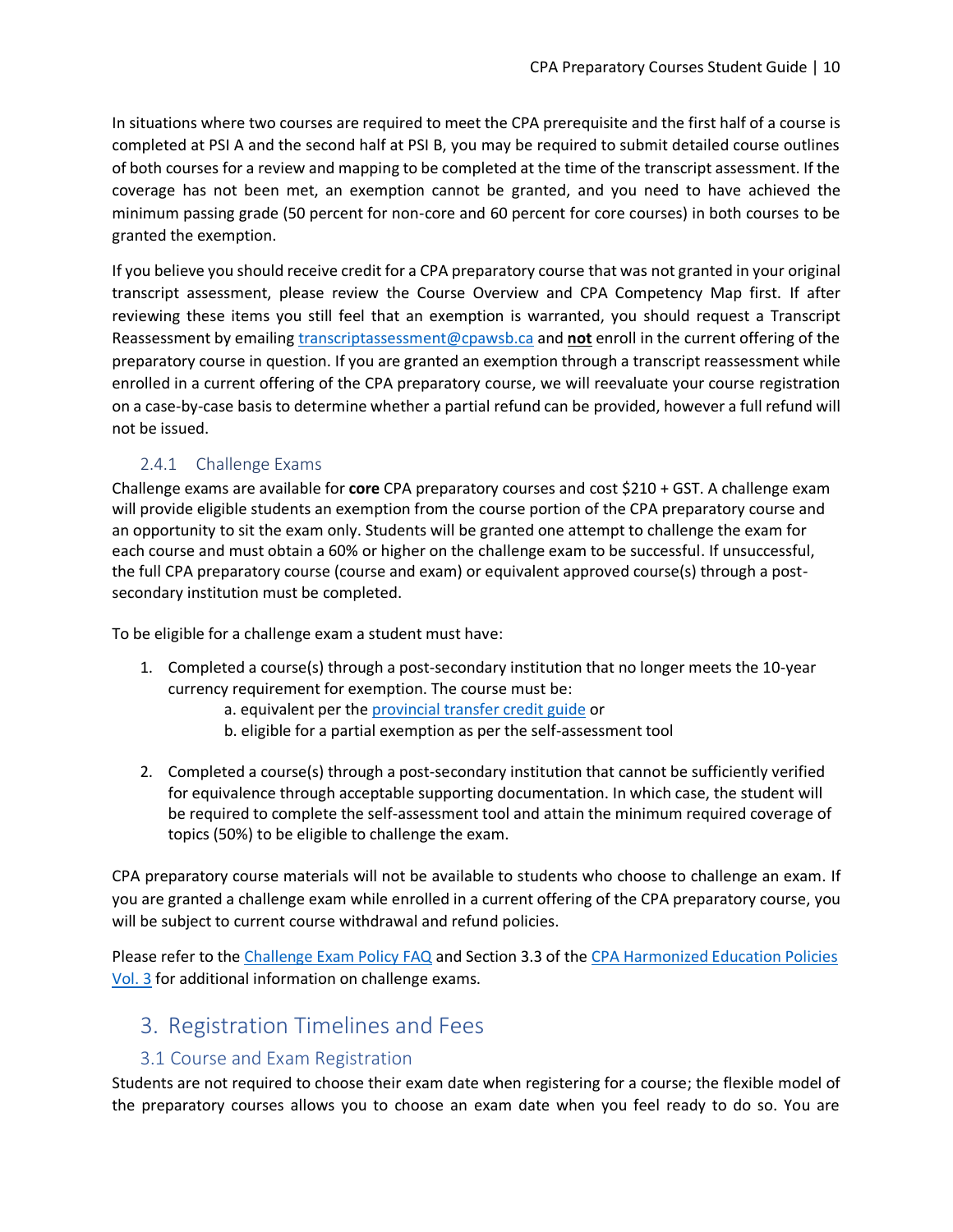welcome to select your examination date at the time of course registration, however, there's no downside or penalty for waiting, if you keep the following in mind:

- You must complete all the course components within the six-instructional weeks of your course start date. Please review the course start dates on our [Schedules](https://www.cpawsb.ca/current-learners/cpa-preparatory-courses/schedules/) page.
- You must attempt the course-end examination within one year of the course start date. The start date for non-core courses is defined as the date of initial registration.
- You must register for your selected exam date no later than six weeks prior to the exam. Please review the exam schedule and registration deadlines on our Exam [Schedules](https://www.cpawsb.ca/current-learners/cpa-preparatory-courses/schedules/exam-schedule/) page.
- You may change your exam date once you've selected it, however, a withdrawal penalty will apply if you decide to change your exam date less than five weeks prior to the exam. Withdrawal deadlines are stated within the exam schedule and registration deadlines document posted on our [Exam Schedules](https://www.cpawsb.ca/current-learners/cpa-preparatory-courses/schedules/exam-schedule/) page.

You can enroll in up to two exams per semester providing the exam times do not conflict. For more information, please contact the CPA preparatory courses Student Experience Team at [prepadvising@cpawsb.ca.](mailto:prepadvising@cpawsb.ca) The detailed exam schedule can be found [here.](https://www.cpawsb.ca/current-learners/cpa-preparatory-courses/schedules/exam-schedule/)

# 3.2 Conditional Course Enrollment

<span id="page-10-0"></span>Students must successfully pass their prerequisite course examination prior to beginning a subsequent course. For core courses, grades are released on the Monday prior to the Saturday course [start](https://www.cpawsb.ca/current-learners/cpa-preparatory-courses/schedules/exam-schedule/) date. You may conditionally enroll in your next core course and if you are not successful in passing your prerequisite course examination, we will automatically withdraw you and provide a full refund of the course fees.

## 3.3 Course Registration Deadlines

<span id="page-10-1"></span>A schedule of upcoming CPA preparatory courses, including registration and withdrawal deadlines, can be found [here.](https://www.cpawsb.ca/current-learners/cpa-preparatory-courses/schedules)

# 3.4 Course Fees (in effect to March 31, 2023)

<span id="page-10-2"></span>The fee paid with course registration covers one course registration and one exam registration. Exam withdrawal penalties, challenge exam, and rewrite fees (if applicable) are separate.

| <b>Non-core Courses</b>                                |       |
|--------------------------------------------------------|-------|
| <b>Introductory Financial Accounting</b><br>٠          |       |
| <b>Introductory Management Accounting</b><br>$\bullet$ |       |
| Economics<br>$\bullet$                                 | \$540 |
| <b>Statistics</b><br>٠                                 |       |
| <b>Business Law</b><br>٠                               |       |
| <b>Core Courses</b>                                    |       |
| Intermediate Financial Reporting 1<br>$\bullet$        |       |
| Intermediate Financial Reporting 2<br>$\bullet$        |       |
| <b>Advanced Financial Reporting</b><br>$\bullet$       | \$710 |
| Corporate Finance<br>٠                                 |       |
| <b>Audit and Assurance</b><br>$\bullet$                |       |
| Taxation                                               |       |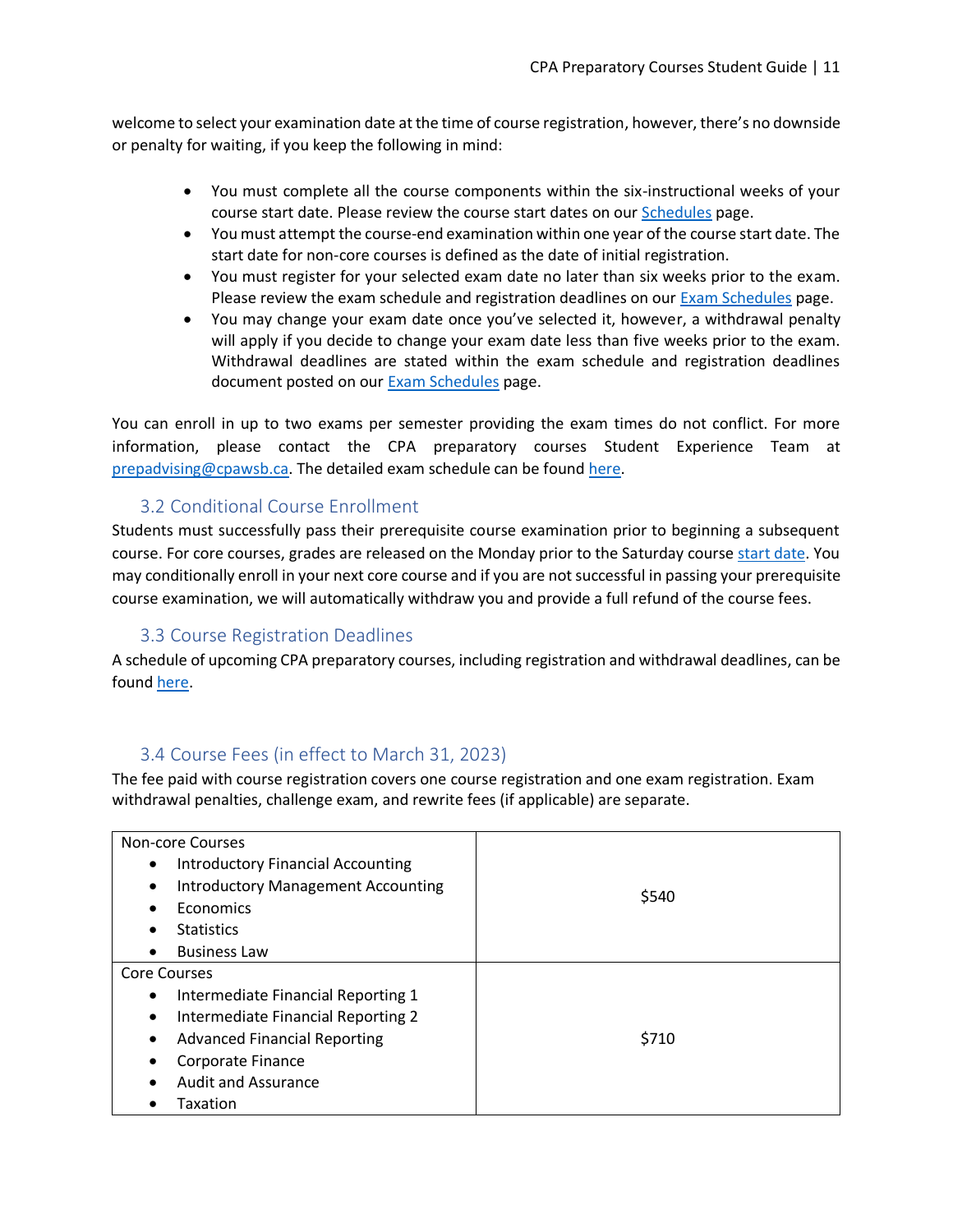| Intermediate Management Accounting<br>$\bullet$ |       |
|-------------------------------------------------|-------|
| Performance Management<br>$\bullet$             |       |
| <b>Information Technology</b>                   |       |
| Exam Rewrite (only applicable to Core Courses)  | \$210 |
| Exam Remark                                     | \$100 |
| Exam Withdrawal (within five weeks of the exam) | \$115 |
| Challenge Exam                                  | \$210 |

All fees are subject to GST. The CPAWSB is engaged as the contractor for education delivery, on behalf of CPA British Columbia, CPA Alberta, CPA Saskatchewan, and CPA Manitoba and collects GST on their behalf.

#### 3.5 Annual Student Dues (in effect to March 31, 2023)

<span id="page-11-0"></span>

| 'Jues<br>sumeni<br>$\mathbf{A}$<br>กมลเ | E OC |
|-----------------------------------------|------|
|                                         |      |

You are required to pay annual student dues while enrolled in the CPA preparatory courses. **Annual student dues are valid from April 1, 2022, to March 31, 2023**, and you are required to renew your student dues annually. Reduced student dues are offered for new students who register after October 1, 2022. Annual student dues are non-refundable.

Annual Student Dues are subject to GST. The CPAWSB is engaged as the contractor for education delivery on behalf of CPA British Columbia, CPA Alberta, CPA Saskatchewan, and CPA Manitoba and collects GST on their behalf.

# <span id="page-11-1"></span>4. Technology: Technical Requirements

Students will use their personal computer to complete coursework in [Brightspace \(D2L\).](https://education.cpacanada.ca/) Please refer to [Section 4.5](#page-13-3) and [Section 6](#page-19-1) for information on the computer requirements for the exams.

| <b>Hardware Requirements</b>         | Windows PC-based desktop or laptop computers<br>Minimum of 8 GB RAM<br>Minimum of 1.5 GB hard-drive space<br>Available USB ports                                                                                              |
|--------------------------------------|-------------------------------------------------------------------------------------------------------------------------------------------------------------------------------------------------------------------------------|
| <b>Operating System Requirements</b> | Windows 7 or higher                                                                                                                                                                                                           |
| Software Requirements                | Microsoft PowerPoint 2010 or higher<br>Microsoft Word 2010 or higher<br>Microsoft Excel 2010 or higher<br>Microsoft Power BI (requires a Windows operating system)<br>JavaScript enabled<br>Cookies enabled<br>Acrobat Reader |
| <b>Other Requirements</b>            | Sound card with speakers or headphones<br>High-speed internet<br>Firefox or Chrome (latest version)                                                                                                                           |

The minimum technical requirements to run Brightspace (D2L) are: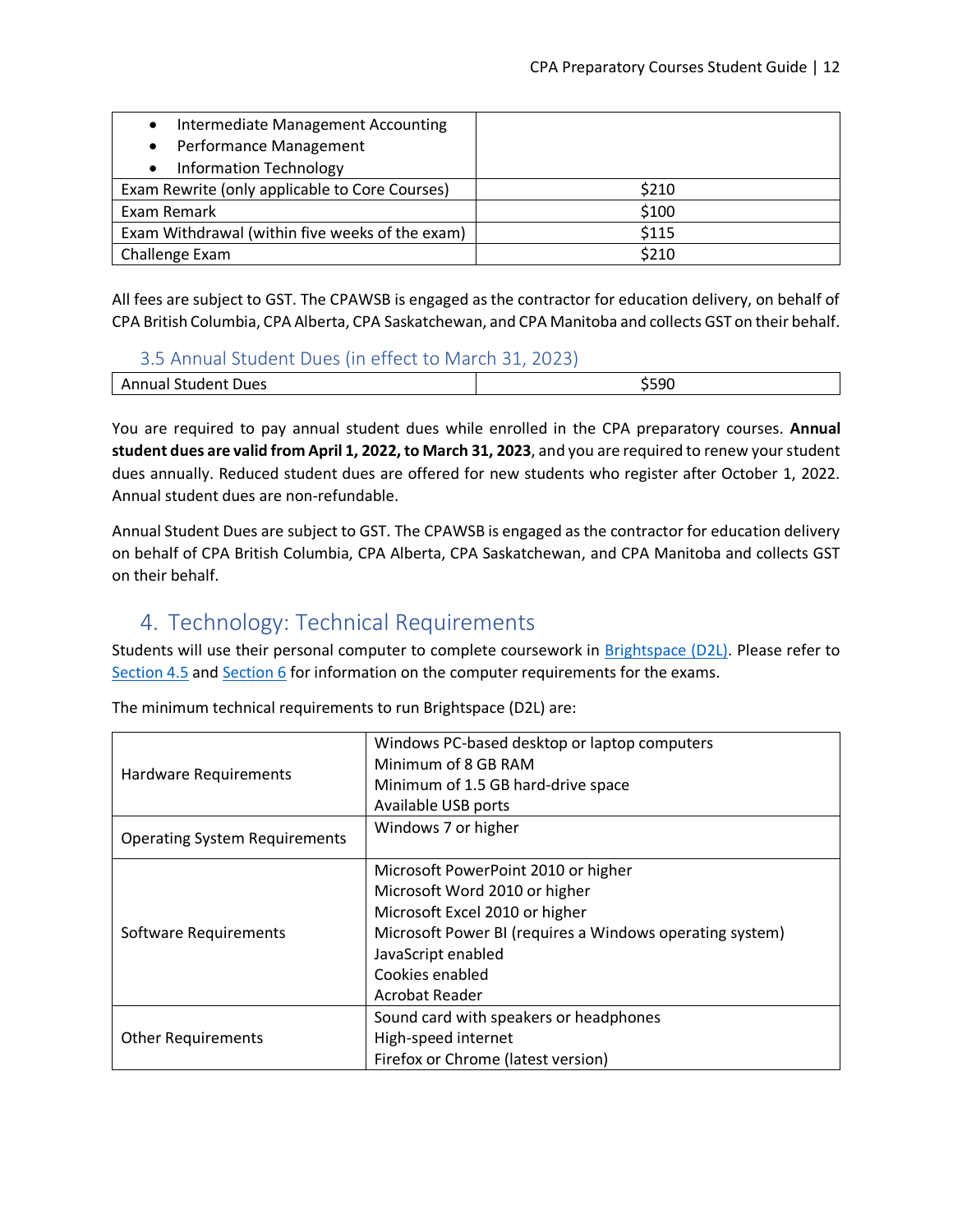Please note all CPA course materials, including Power BI and Brightspace, are specifically designed for the Windows operating systems. As a result, there is a risk if you use any Apple product; please refer to Section [4.3.](#page-13-1) The recommended operating system for the CPA preparatory courses is Windows. If you are using a computer from your employer, some employers may require administrative access to install programs such as Microsoft Power BI.

If you are experiencing issues in Brightspace (D2L), please use Firefox and/or Chrome, as they are the most reliable browsers to use Brightspace (D2L).

# 4.1 Brightspace (D2L)

<span id="page-12-0"></span>A critical component of CPA preparatory courses is [Brightspace \(D2L\).](https://education.cpacanada.ca/) You will receive access to Brightspace (D2L) before the start of your course(s) and will receive an email with Brightspace (D2L) login credentials.

You will use Brightspace (D2L) to access course notes, pre-recorded lectures, and other course materials. Course updates and announcements will be posted on Brightspace (D2L). Brightspace (D2L) also contains a discussion board, where you can communicate with other students and your facilitator to further your understanding of the course materials. Please allow your facilitator up to forty-eight hours to respond to course inquiries. We encourage you to check Brightspace (D2L) frequently to make use of the online resources.

Brightspace (D2L) utilizes plagiarism detection software; if you are found plagiarizing or cheating on any assignments or quizzes, you may be subject to penalties that may include failing the course, a committee hearing to determine a good character, completing the ethics course, or even suspension or expulsion from the CPA program. Please refer to [Section 13.](#page-31-0)

Students taking a non-core CPA preparatory course will have access to their course materials until they are unenrolled from D2L.

Students taking a non-redesigned core preparatory course would continue to have access to their course materials in Brightspace (D2L) if they completed the course after September 1, 2018, until they are unenrolled from D2L.

Students taking a redesigned core preparatory course will have access to redesigned course materials for a period of twelve months upon writing the course exam. Students will continue to have access to the eBook if they are registered as a student in the preparatory courses or CPA PEP until they are unenrolled from D2L.

You will lose access to course materials for any courses you withdraw from.

#### **It is important to set your time zones. Please see the following instructions:**

In Brightspace (D2L), the default time zone is Eastern. Unless you change your time zone settings, your quiz and project submission deadlines will reflect Eastern time and be incorrect. Late quiz and project submissions are not accepted. To change the time zone, select "*Account Settings*" under your name, located in the top right-hand corner. Scroll down to the settings for "*Time Zone*" and set the time zone for the area you reside in.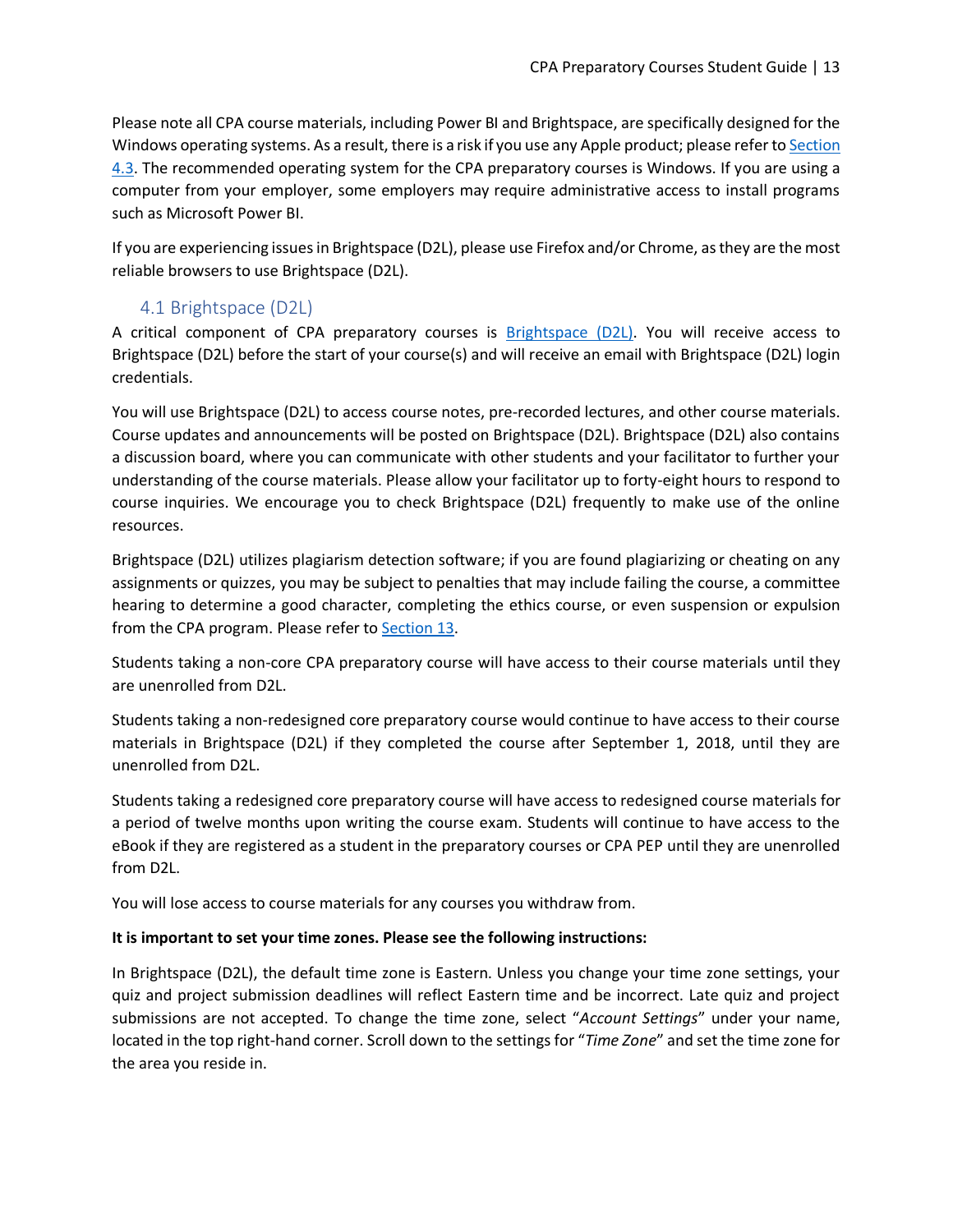If you require technical assistance with Brightspace (D2L), please visit the [Brightspace \(D2L\)](https://cpacanada.service-now.com/support) Helpdesk to create a ticket or search the Knowledge Base for articles relating to Brightspace (D2L).

## 4.2 Calculator

<span id="page-13-0"></span>The only approved calculator for CPA preparatory courses exams is the Texas Instrument BA II Plus. The Texas Instrument BA II Plus Professional Edition is not approved for CPA preparatory courses. Students are expected to bring their own Texas Instrument BA II Plus calculators to the exam as they will not be provided at the exam centre. The calculators are available from online retailers and office supply stores. We encourage you to purchase one before your course starts to become familiar with how to use it before the exam. Please refer t[o Section 10.2](#page-28-2) for additional practice problems designed for your calculator.

## 4.3 Microsoft Power BI

<span id="page-13-1"></span>Students are required to complete at least one data analysis activity using Microsoft's Power BI software for each of the technical competencies. **Please note the Power BI software is not compatible with the Apple/Mac operating system and will need to be completed on a Windows laptop.** 

Power BI is a business analytics tool that allows users to visualize data and share insights across groups, teams, and organizations. It lets you build advanced queries, models, and reports. Power BI can connect to hundreds of data sources and summarize them with live dashboards and reports.

Microsoft offers a free desktop version of Power BI that you can download on the [Microsoft Power BI](https://powerbi.microsoft.com/en-us/desktop)  [website.](https://powerbi.microsoft.com/en-us/desktop)

Power BI will prompt students to set up an account once installed; however, **this is optional**. An account is not necessary or required to complete your weekly problems. To skip the sign-in or account creation process, when Power BI launches, a pop-up window will display. The window has a link at the bottom left that says, "Already have a Power BI account? Sign in." Clicking on the link prompts a window requiring your credentials. You can close the window and proceed with your activity.

# 4.4 Web Etiquette

<span id="page-13-2"></span>The CPA profession expects members and students to uphold high standards of professional conduct at all times, including when using electronic communication such as email or the Brightspace (D2L) discussion board. If you have any questions about the appropriate use of the discussion board or email, contact the CPA preparatory courses Student Experience team at [prepadvising@cpawsb.ca.](mailto:prepadvising@cpawsb.ca)

## 4.5 Examinations

<span id="page-13-3"></span>Learners will use CPA issued laptops preloaded with a lockdown software that restricts access to everything other than the exam software and reference materials (if applicable). Within the software, you will have access to a word processor and spreadsheet software to capture your responses. The word processor and spreadsheet software are like Word and Excel but may not have all the functions available. For more information on the in person exam format, the CPAWSB safety policy, regulations, and expectations, please visit our [website.](https://www.cpawsb.ca/news/covid-19-news/cpawsb-safety-policy/)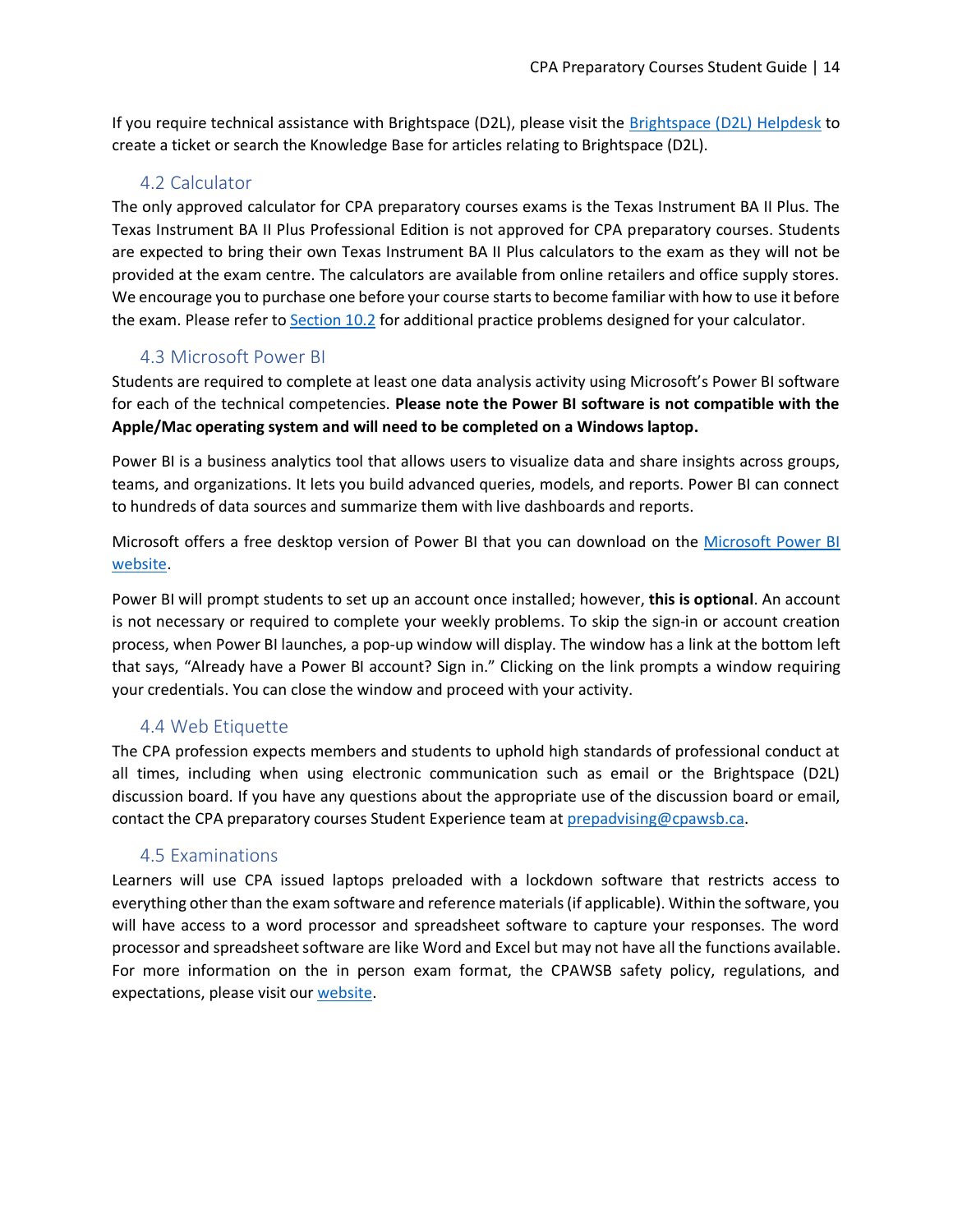# <span id="page-14-0"></span>5. Course Materials

All course materials and resources are provided through [Brightspace](https://education.cpacanada.ca/) (D2L). You must complete the Academic Honesty Quiz and Training Contract to unlock course materials. Please refer to [Section 4.1](#page-12-0) for more information about Brightspace (D2L).

#### 5.1 Non-Core Preparatory Courses

<span id="page-14-1"></span>Students will have access to a Course Overview. The overview will introduce you to the course and includes information on the structure and the topics covered. It also includes important information regarding the evaluation component.

Suggested study plans are provided to help you plan your study time. You are encouraged to personalize these plans to meet your individual needs.

The final exam will be weighted 100 percent of your final grade.

#### 5.1.1 E-Textbook

<span id="page-14-2"></span>You will have access to an e-textbook through Brightspace (D2L), and the Bookshelf app can be downloaded on a mobile device or computer through your operating system's app store. The e-textbook provides an overview of the topics being covered for each chapter. Please note, you cannot print the etextbook due to copyright laws.

For Business Law, the e-textbook can be accessed through Revel. Revel is an interactive learning experience that allows you to read, practice, take notes, and test yourself, all in one place. Revel multiple tools to help you learn, study, and prepare for your exam. Revel focuses on your course materials on a 'read a little, do a little' approach, and it can help you learn, understand, and retain the material better compared to a traditional textbook.

## 5.1.2 Practice Problems & Quizzes

<span id="page-14-3"></span>Practice problems give you the opportunity to practice and master the concepts taught in the student notes. Practice problems will not be contributed to your overall course mark.

Quizzes are detailed in the course overview. There are four quizzes based on the e-textbook. These quizzes are not mandatory for completion, but students are encouraged to complete the quizzes to help them prepare for their exam. Quizzes will not be contributed to your overall course mark.

# 5.2 Non-Redesigned Core Preparatory Courses

<span id="page-14-4"></span>CPA preparatory courses include weekly quizzes, mandatory projects, and end with a final exam that covers all course materials. Evaluation components are subject to change; review the "Course Overview" document for each course available via Brightspace (D2L). Please refer to [Section 5.3](#page-16-0) for the schedule of redesigned preparatory courses.

The final exam will be weighted 70 percent of your overall course grade.

## 5.2.1 Student Notes

<span id="page-14-5"></span>The student notes are like chapters in a textbook, providing an overview of the topics being covered for the week. The core CPA preparatory course student notes are weekly PDF files you can download and print.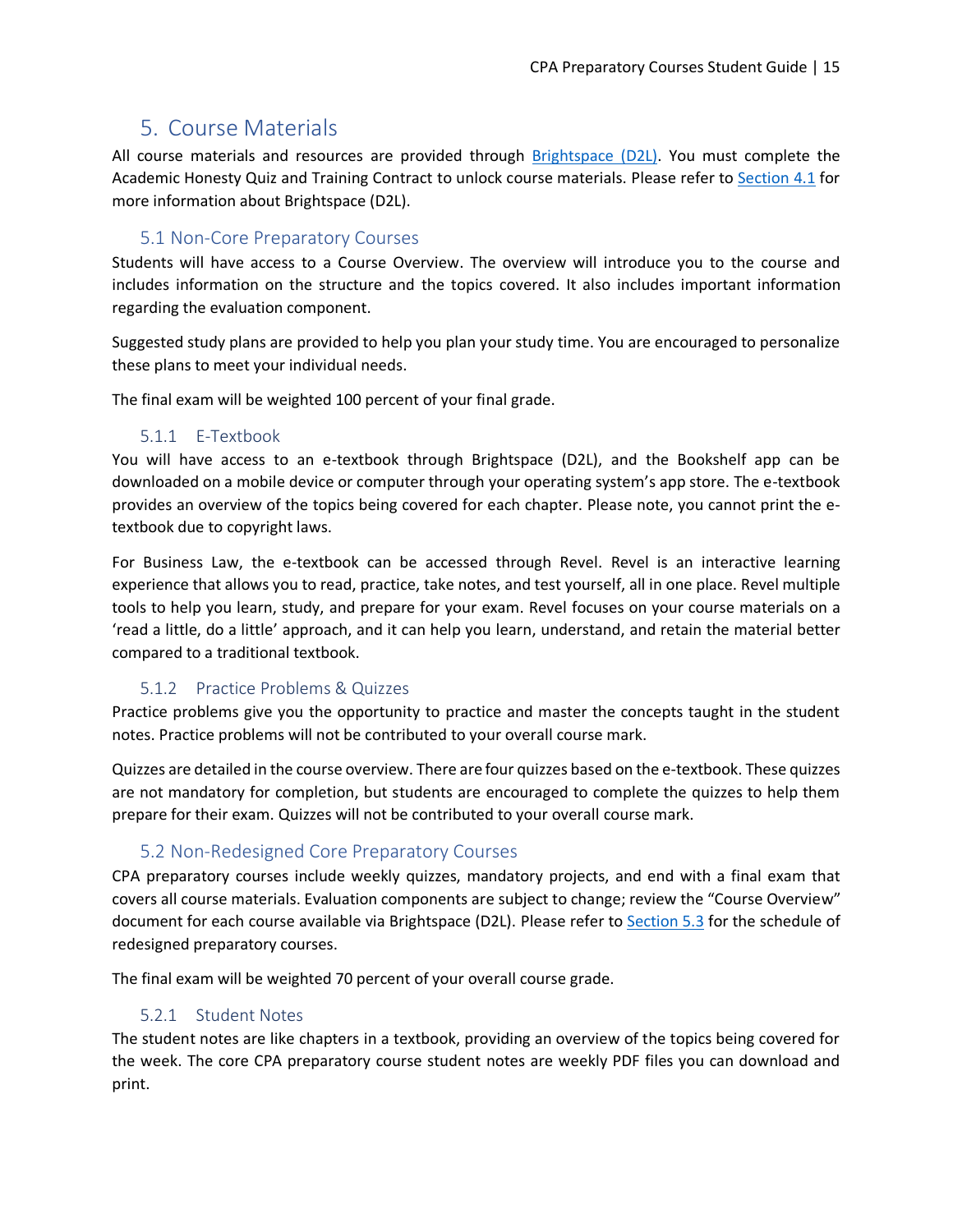#### 5.2.2 Pre-Recorded Lectures

<span id="page-15-0"></span>Pre-recorded lecture videos are available to support learning the weekly concepts and cover the course materials will be provided via Brightspace (D2L). Please note you cannot download the videos.

#### 5.2.3 Practice Problems

<span id="page-15-1"></span>Practice problems provide additional opportunities for students to attempt and reinforce what they learn each week. Answers are provided for all questions.

#### 5.2.4 Quizzes

<span id="page-15-2"></span>Core CPA preparatory courses include six weekly quizzes as part of the course materials, due every *Friday at 11:55 p.m. Pacific*. Quizzes contribute twelve percent to the overall course mark.

A schedule of the quiz deadlines will be provided through Brightspace (D2L) at the beginning of each course. These quizzes are not mandatory and must be submitted via Brightspace (D2L) by the stated deadline. Late quizzes will not be accepted; you will receive zero on any quizzes that you fail to submit before the deadline. If you answer four out of five questions correctly on a quiz, you receive 80 percent on that quiz. Group discussions and collaboration is encouraged, but you must complete and submit all quizzes individually.

Quiz answers are available after the quiz submission deadline passes.

#### 5.2.5 Mandatory Projects

<span id="page-15-3"></span>Projects are mandatory course components and are used to assess how you apply and integrate the knowledge you have acquired through their CPA preparatory courses. They contribute eighteen percent of the overall course mark.

You are expected to make a reasonable effort to complete course projects. Projects will not be accepted if less than fifty percent has been completed or reasonably attempted and submitting only the project template is insufficient. If you do not complete at least fifty percent of a project, you will be withdrawn from the course without a refund and lose access to the course materials on Brightspace (D2L).

Unless specified otherwise, projects will be due at 11:55 p.m. Pacific at the end of Week 3 and Week 5. Projects must be submitted via Brightspace (D2L) by the stated deadline. Late projects are not accepted; if you do not submit your project by the stated deadline, you will be withdrawn from the course without a refund and lose access to the course materials on Brightspace (D2L). Project work must be completed and submitted individually through Dropbox. Multiple submissions to Dropbox are allowed. For example, students who have already submitted both Word and Excel files can resubmit corrected files up until the submission deadline. Please note only the most recent submission is retained. In extenuating circumstances, you may request for an extension by contacting [prepmodule@cpawsb.ca](mailto:prepmodule@cpawsb.ca) for more information. Please direct project non-submissions or any other administrative concerns to [prepmodule@cpawsb.ca.](mailto:prepmodule@cpawsb.ca)

Project grades will be released approximately ten business days after the submission deadline. If you feel that project grades were missed or if there is an issue with your project mark, please contact [prepmodule@cpawsb.ca](mailto:prepmodule@cpawsb.ca) **within three business days of receiving your project results**. You will be required to outline specifically where marks were missed.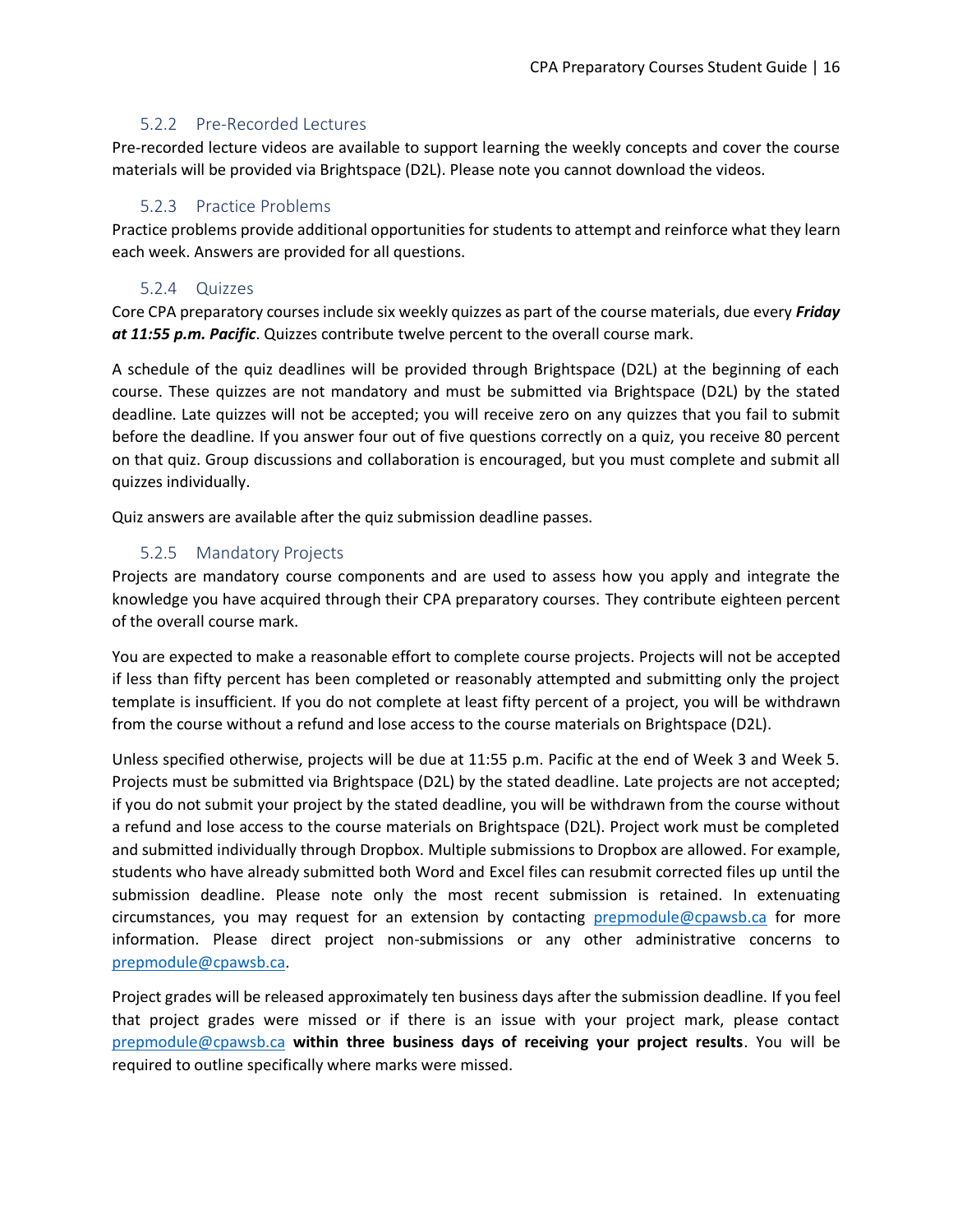## 5.3 Redesigned Core Preparatory Courses

<span id="page-16-0"></span>Redesigned core preparatory courses are aimed to increase learner flexibility. Each redesigned course will incorporate technology in Brightspace (D2L) to adapt the course content to meet your needs by offering a customized experience that integrate interactivity, real-time feedback, and multimedia resources.

Over the next year, redesigned core CPA preparatory courses will be introduced to replace the existing ones:

| 2021 Semester 2 (beginning February 2021) | Intermediate Financial Reporting 1 (IF1)  |
|-------------------------------------------|-------------------------------------------|
|                                           | Intermediate Financial Reporting 2 (IF2)  |
|                                           | Taxation (TAX)                            |
| 2021 Semester 3 (beginning May 2021)      | Audit and Assurance (AUA)                 |
|                                           |                                           |
| 2022 Semester 3 (beginning May 2022)      | Information Technology (ITE)*             |
|                                           | <b>Advanced Financial Reporting (AFR)</b> |
| 2022 Semester 4 (beginning July 2022)     | Intermediate Management Accounting (MAA)  |
| 2023 Semester 1 (beginning November 2022) | Corporate Finance (COF)                   |
|                                           | Performance Management (PMA)              |

\* Information Technology is now a core course. Full details about changes to Information Technology are available on the [CPAWSB website.](https://www.cpawsb.ca/future-learners/certification-program-overview/cpa-preparatory-courses-overview/upcoming-changes-to-cpa-pep-prerequisites)

#### 5.3.1 Course Structure

<span id="page-16-1"></span>These CPA preparatory courses are designed to allow you to work through your course in an effective and efficient manner. You will need to achieve a minimum overall grade of 75 percent on your course activities, by the end of your six-week course, as this is used to determine your exam eligibility.

Your overall exam eligibility grade is cumulative and is based on your course activities. Therefore, at the start of your course, the beginning overall exam eligibility grade on the course activities is zero percent. As course activities are completed and grades are earned, your overall exam eligibility grade will increase proportionately, weighted based on the type of activity listed below. You may view your accumulated overall exam eligibility grade in Brightspace (D2L) at any time.

Each course contains six units, and for each unit, you will need to complete the following weighted course activities:

#### *eBook & Adaptive Review*

You will be assigned specific lessons in the eBooks. eBook lessons include detailed explanations and examples of technical material.

The eBooks are the primary source of instruction. You should work through them as the first step in each unit; the other learning activities provide an opportunity to apply and test the knowledge from the eBook.

Throughout each eBook chapter, you will complete a series of lesson assessments containing multiplechoice questions to evaluate your mastery of the concepts. The lesson assessments are not graded; however, the lesson assessment questions may be used later in graded assessments.

After you have attempted all the eBook lessons and lesson assessments for a unit, you will complete an adaptive review assessment. The number of questions in an adaptive review is dependent on your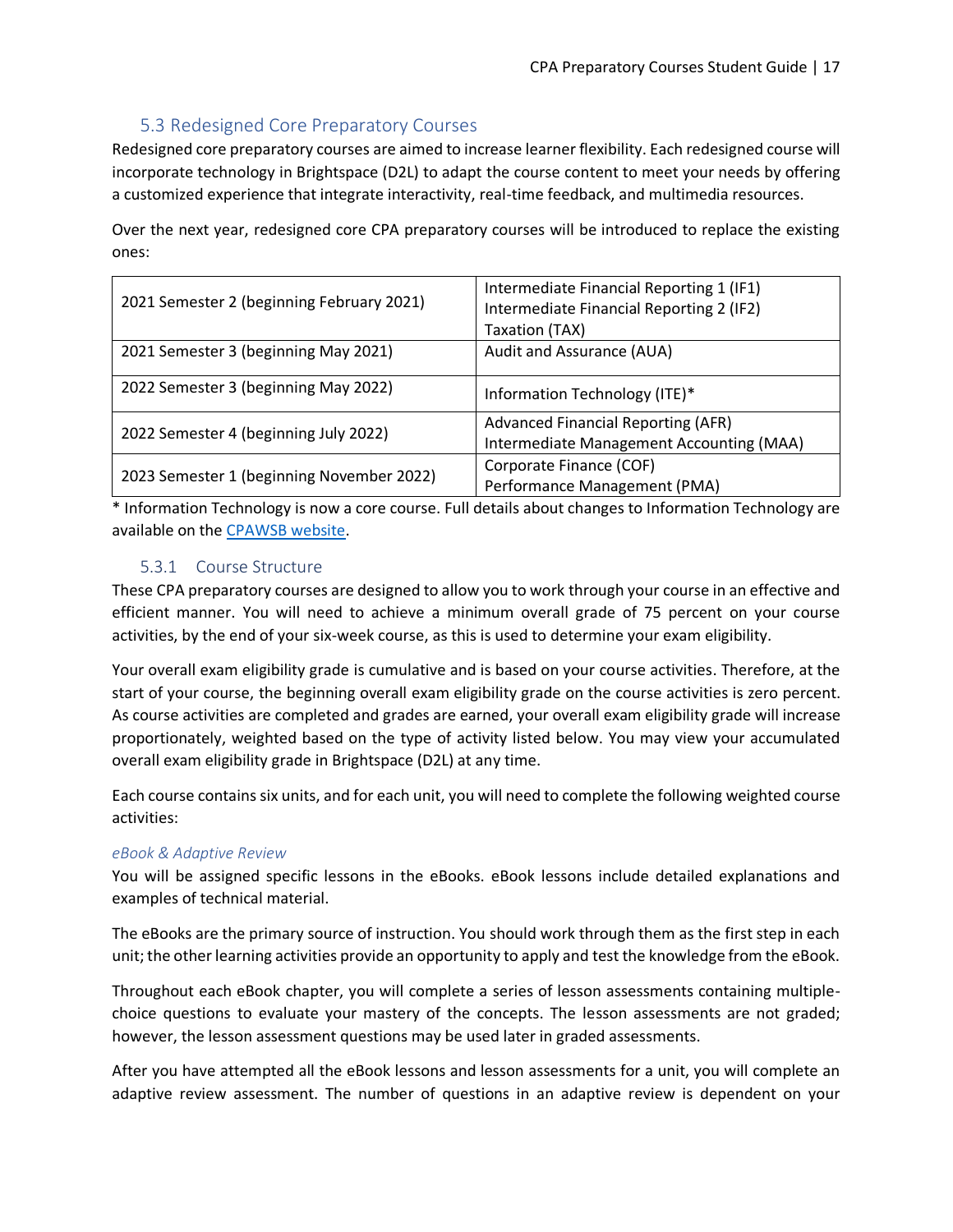performance, as the assessment will adapt in difficulty and provide questions based on your previous answers. Please note you only have **one attempt** at the Adaptive Review. You are not able to save and close your progress once you have started it. If you exit out of it, your submission will be marked based on the questions you answered and did not answer. After you complete the adaptive review, you will identify your knowledge gaps through personalized reports and remediate those gaps through further studying in the eBook.

You can also complete e-lessons, which are short, interactive lectures that work through examples on key topics. You may complete these at any time during a unit.

eBook activities must be completed by the course end date stated in D2L.

The eBook Adaptive Review will be weighted 20 percent of your overall exam eligibility grade:

For each adaptive review, you are eligible for two graded components:

- 1. Attempt: A grade of 100% is awarded based on a reasonable attempt made before the course end date.
- 2. Sufficiency Score: This grade is based on the difficulty of each question and how many questions you answered correctly.

For example, if a student completes the adaptive review before the course end date and achieves a sufficiency score of 70%, the student will receive a grade of 100% for submitting a reasonable attempt and a grade of 70% for their actual performance.

The grades on the adaptive review components are weighted evenly and averaged together for 20% of the overall course grade.

#### *Practice Problems*

Students will be assigned a series of short practice problems that are from the unit's SmartBook readings and are meant to resemble exam constructive response questions. Practice problems also provide good preparation for the multiple-choice unit quiz and course exam questions.

The Practice Problems will be weighted 20 percent of your overall exam eligibility grade:

- Each unit has a set of practice problems and must be submitted to Dropbox. You are assessed automatically for completion. If you attempt the practice problems and submit it, you will get 100 percent; even if you attempt one out of five practice problems, you will get 100 percent. Please note if you submit a blank file, you will receive a zero.
- Each unit's Practice Problem grade is weighted equally.

#### *Task-Based Simulations*

Students will be assigned a set of task-based simulations (TBSs). The TBSs are a set of objective-style questions that provide further practice of the concepts covered in the SmartBook and Practice Problems.

The Task-Based Simulations will be weighted 20 percent of your overall exam eligibility grade:

• Each unit has a set of TBSs and must be submitted to Dropbox. You are assessed automatically for completion. If you attempt and submit the TBSs, you will get 100%; even if you attempt and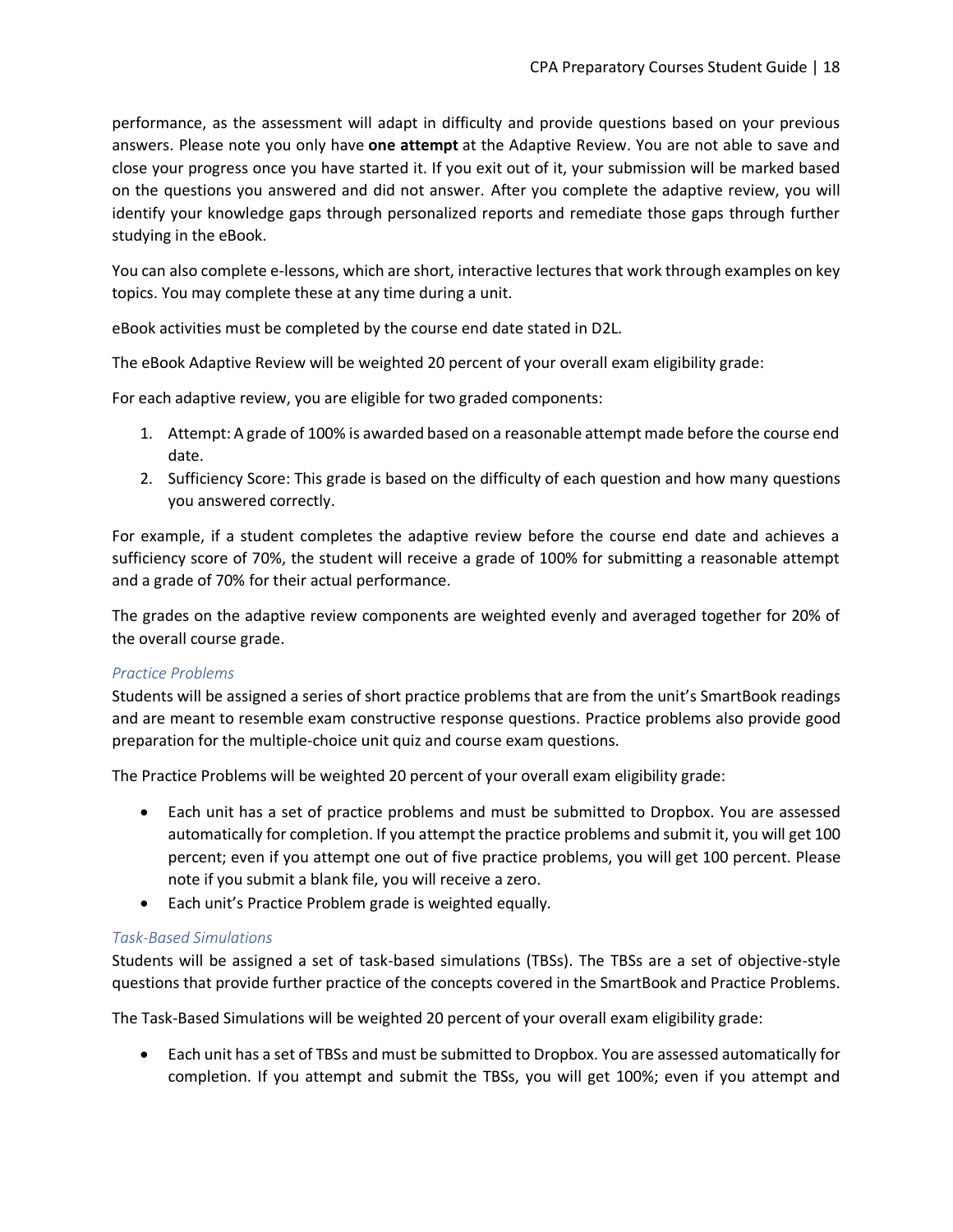submit one out of three TBSs, you will get 100 percent. Please note if you submit a blank file, you will receive a zero

• Each unit's TBS grade is weighted equally.

#### *Unit Assessment & Course Survey*

At the end of each unit, you will need to complete a unit assessment. Each unit assessment consists of 25 multiple-choice questions. Please note you only have **one attempt** at the unit assessments. You are not able to save and close your progress once you have started it. If you exit out of it, your submission will be marked based on the questions you answered and did not answer.

The unit assessment and course survey will be weighted 40 percent of your overall exam eligibility grade. For each unit assessment, you are eligible for two graded components:

- 1. Attempt: A grade of 100% is awarded based on a reasonable attempt made before the course end date.
- 2. Score: This grade is based on your actual performance on the unit assessment.

For example, if you score 75% on the unit assessment, your calculated grade will be 87.5%.

The course survey can be found in Unit 6, and a grade of 100% is awarded based on completion of the survey before the course end date. Each unit assessment and course survey grade are weighted equally.

Students must complete **all** course activities within six weeks of the [course start date.](https://www.cpawsb.ca/current-learners/cpa-preparatory-courses/schedules/) The completion of these activities will count towards the 75 percent exam eligibility requirement (as described above) to write the final exam. Upon meeting the 75 percent eligibility requirement, students have one year from the course start date to write the exam.

**Students who do not achieve a minimum exam eligibility grade of at least 75% on course activities within the six instructional weeks will not be eligible to write the course exam and will be charged with a failed course attempt. Students will be required to retake the course to qualify for the exam**.

As such, to avoid falling behind, we strongly encourage students to complete one unit each week.

#### *Final Exam*

The exam format remains the same for the redesigned courses. Sample exam questions and accompanying solutions will be available in the redesigned courses. The final exam grade is weighted 100 percent of your final course grade. Students must achieve at least 60% on the exam to successfully complete the course.

#### 5.3.2 Time Commitment

<span id="page-18-0"></span>The time commitment for these redesigned core courses is expected to be at least twenty hours per week on top of your personal and work commitments. You should expect to spend additional time if you are less familiar with certain concepts. A typical unit (completed each week) will consist of:

- eBook and Adaptive Review
	- $\circ$  Reading:  $5 6$  hours
	- $\circ$  Diagnostic questions: 2 3 hours
	- o E-lessons: 2 3 hours
- Practice Problems and debrief: 3 4 hours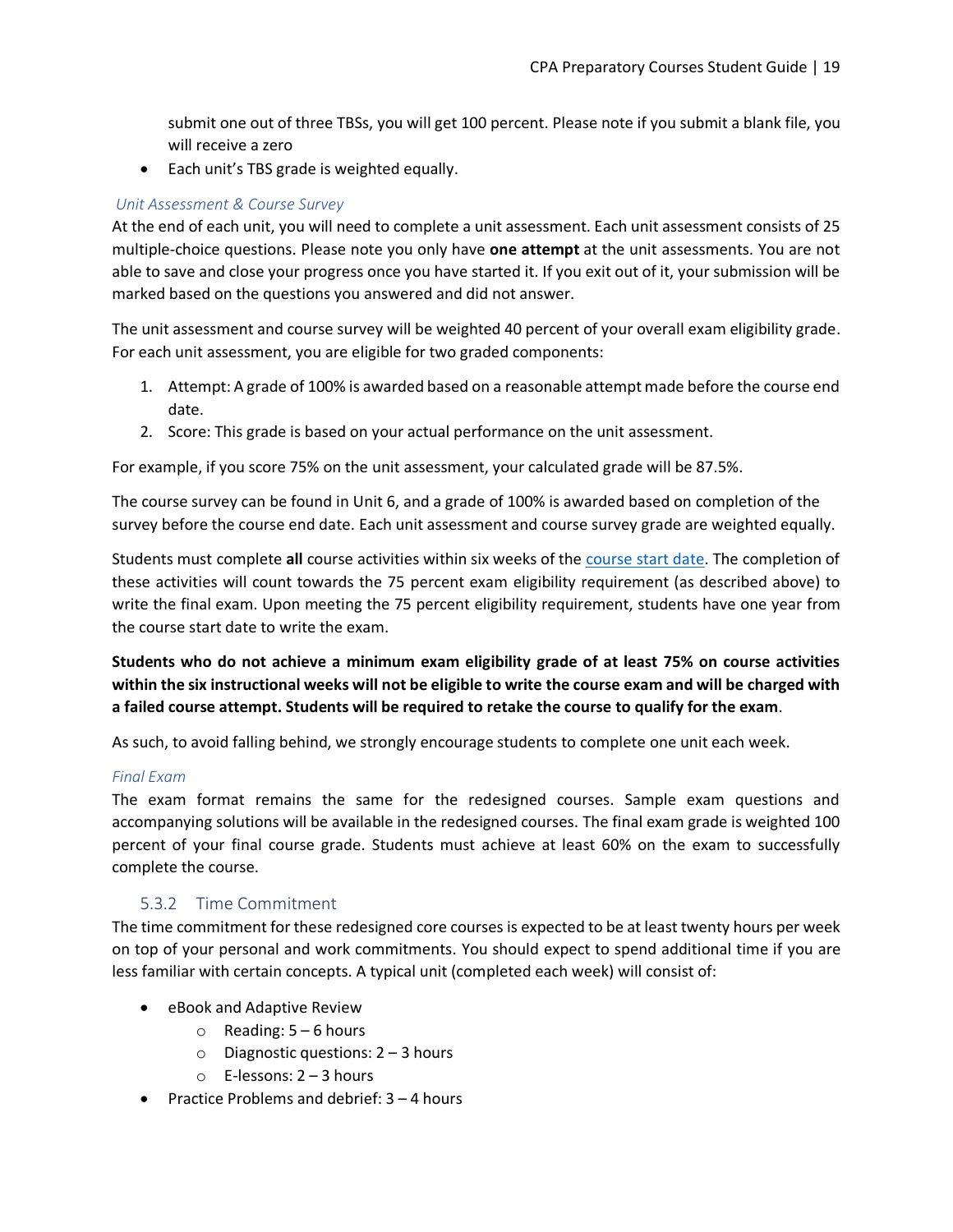- Task-Based Simulations and debrief:  $1 2$  hours
- Unit assessment and debrief: 2 hours

To facilitate self-study, these courses will rely on an adaptive approach that enables you to study materials relevant to your knowledge base and gaps. You will have access to lead facilitators on the course discussion board and a hotline to ask questions regarding course content.

#### 5.3.3 Transitioning from Previous Preparatory Course Format

<span id="page-19-0"></span>The grade structure of core preparatory courses that **have not been redesigned** will not change. The grade in these courses will continue to be based on:

- 70% final examination
- 18% two mandatory projects
- 12% six weekly quizzes

A student who has completed their coursework under the non-redesigned grade structure, listed above, **but will be writing the exam (including rewrites) after the course has been redesigned will**:

- Have access to the eBook and redesigned course materials for studying purposes but will not be required to complete the course activities
- Be considered eligible to write the exam
- Be subject to the new grading structure, where the final exam is worth 100% of the grade

# <span id="page-19-1"></span>6. Examinations

To complete a CPA preparatory course, you must write the final exam. Please register for the exam by logging into My CPA portal. Exam schedules, registration deadlines, and withdrawal deadlines are posted to our [Schedules](https://www.cpawsb.ca/current-learners/cpa-preparatory-courses/schedules/exam-schedule/) page. It is the student's responsibility to review the course and exam schedules and to plan their studies accordingly. Late exam registrations will not be accepted.

Before the examination, please review the Exam Regulations available on [CPA Canada's website](https://www.cpacanada.ca/en/become-a-cpa/cpa-prep-becoming-a-cpa/examination-regulations-for-cpa-preparatory-courses) and the CPAWSB Safety Policy [and In Person Exam FAQ.](https://www.cpawsb.ca/news/covid-19-news/cpawsb-safety-policy/) Within the Exam Regulations is a list of items prohibited from exam centre, including but not limited to:

- Mechanical pencils and pens
- Opaque (not see-through) drinking containers
- Hoodies
- Scarves and neck ties
- Wireless mice and wired keyboards
- Tablets, netbooks, or Apple devices as they are not compatible with the exam software
- Electronic data storage devices, communication devices including but not limited to USB keys, cell phones, electronic diaries, recording or filming devices, cameras, fitness trackers.

Please note that this is not an exhaustive list, and you are required to carefully review the complete list to avoid any violations on the day of the exam or after the exam. If you have any questions regarding the regulations, please contac[t prepexams@cpawsb.ca.](mailto:prepexams@cpawsb.ca)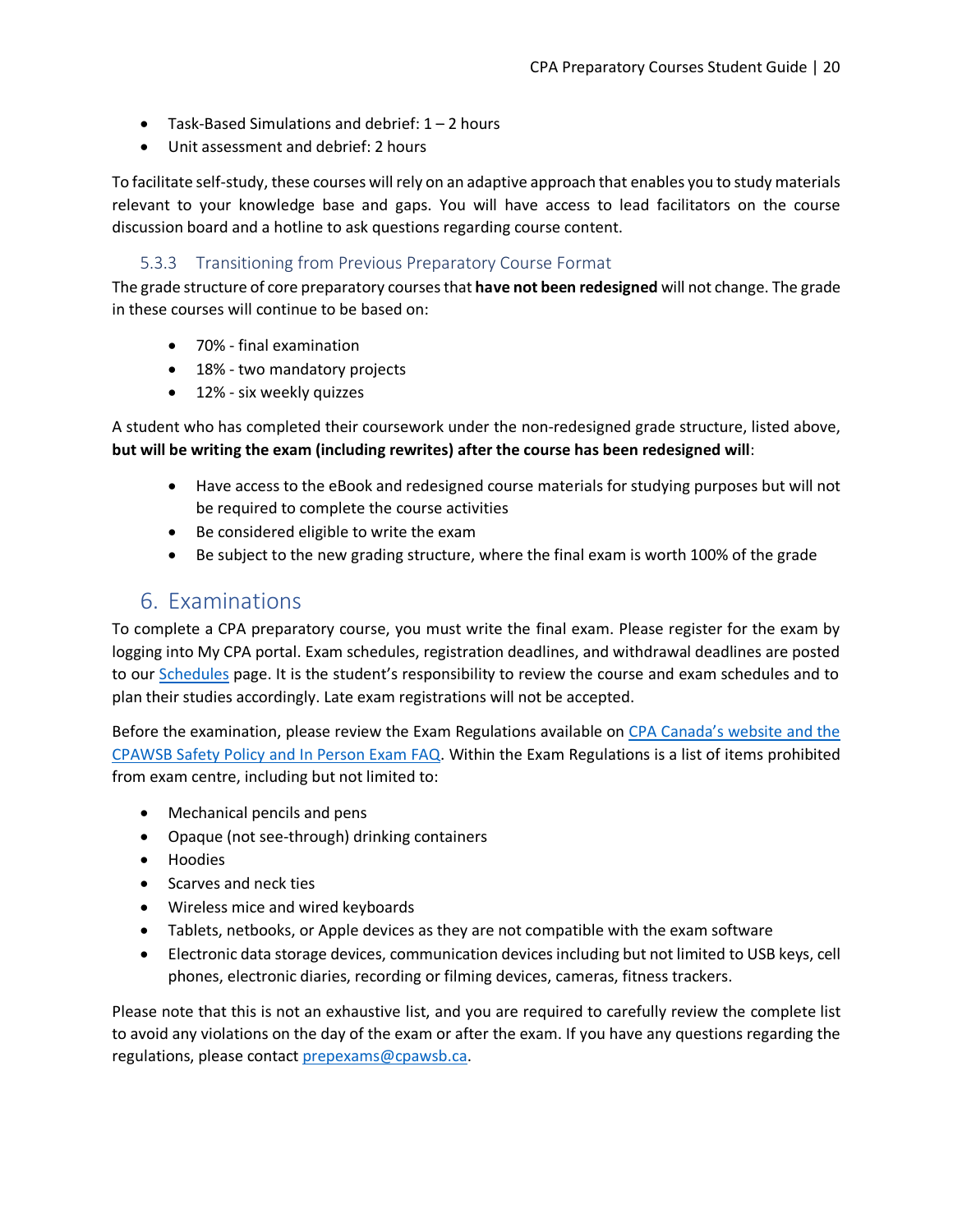Exams can only be written at the scheduled dates and times. You must present government approved photo identification at the exam centre.

CPAWSB does not provide calculators so you must bring a Texas Instrument BA II Plus calculator to the exam. This is the only calculator approved by CPA Canada and no other calculator (including the Professional version of the Texas Instrument BA II Plus) is permitted. Se[e Section 4.2](#page-13-0) for more information.

CPAWSB has no tolerance for cheating and plagiarism. If you violate the integrity of the examination, examination procedures, or examination regulations, you will receive a mark of zero and be subject to disciplinary measures. You may be asked to withdraw from CPA preparatory courses.

All examinations and responses are non-disclosed and as such, you will not be permitted to view your completed exam.

For more information regarding CPA preparatory course examinations, please clic[k here.](https://www.cpawsb.ca/current-learners/cpa-preparatory-courses/examinations)

#### 6.1 Exam Content

<span id="page-20-0"></span>As a reminder, the format and structure for the online exams submitted through D2L were updated for the COVID-19 special assessments only. For details on the length and structure of each exam in the inperson format, please refer to the **Exam Blueprint**.

#### <span id="page-20-1"></span>6.2 Exam Grade Requirements

For non-core CPA preparatory courses, you will be required to achieve a minimum overall mark of 50 percent. Please refer t[o Section 5.1.](#page-14-1)

For **non-redesigned core** CPA preparatory courses, you will be required to achieve a minimum of 50 percent on your examination (including rewrites) in addition to an overall mark of 60 percent in the course to pass. The final grades for CPA preparatory courses are cumulative of all quizzes, assignments, and exams within the course. There is no specific requirement in passing the quizzes or assignments component. Please refer to **Section 5.2.** 

For **redesigned core** CPA preparatory courses, you will be required to achieve a minimum of 60 percent on your examination (including rewrites) to pass the course. Please refer t[o Section 5.3.](#page-16-0)

## 6.3 Exam Centres

<span id="page-20-2"></span>When you register for a CPA preparatory course, you select the examination centre where you will write the final exam for that course. To request to write at a different exam centre from the one you selected when registering, email [prepexams@cpawsb.ca](mailto:prepexams@cpawsb.ca) at least six weeks before the scheduled exam date as seating at certain centres may be limited. Requests received within six weeks of an exam will be considered but are subject to availability and may not be granted.

If you live more than 150 km from one of the examination centres listed below you can request an alternate exam location through My CPA Portal. For more information on this, please refer to [Section 6.5.](#page-22-0)

Subject to availability, the following examination centres will have an IT proctor on the invigilation team:

| Province <sup>1</sup> | <b>Writing Centre</b> |
|-----------------------|-----------------------|
|                       | Abbotsford            |
| British Columbia      | Burnaby               |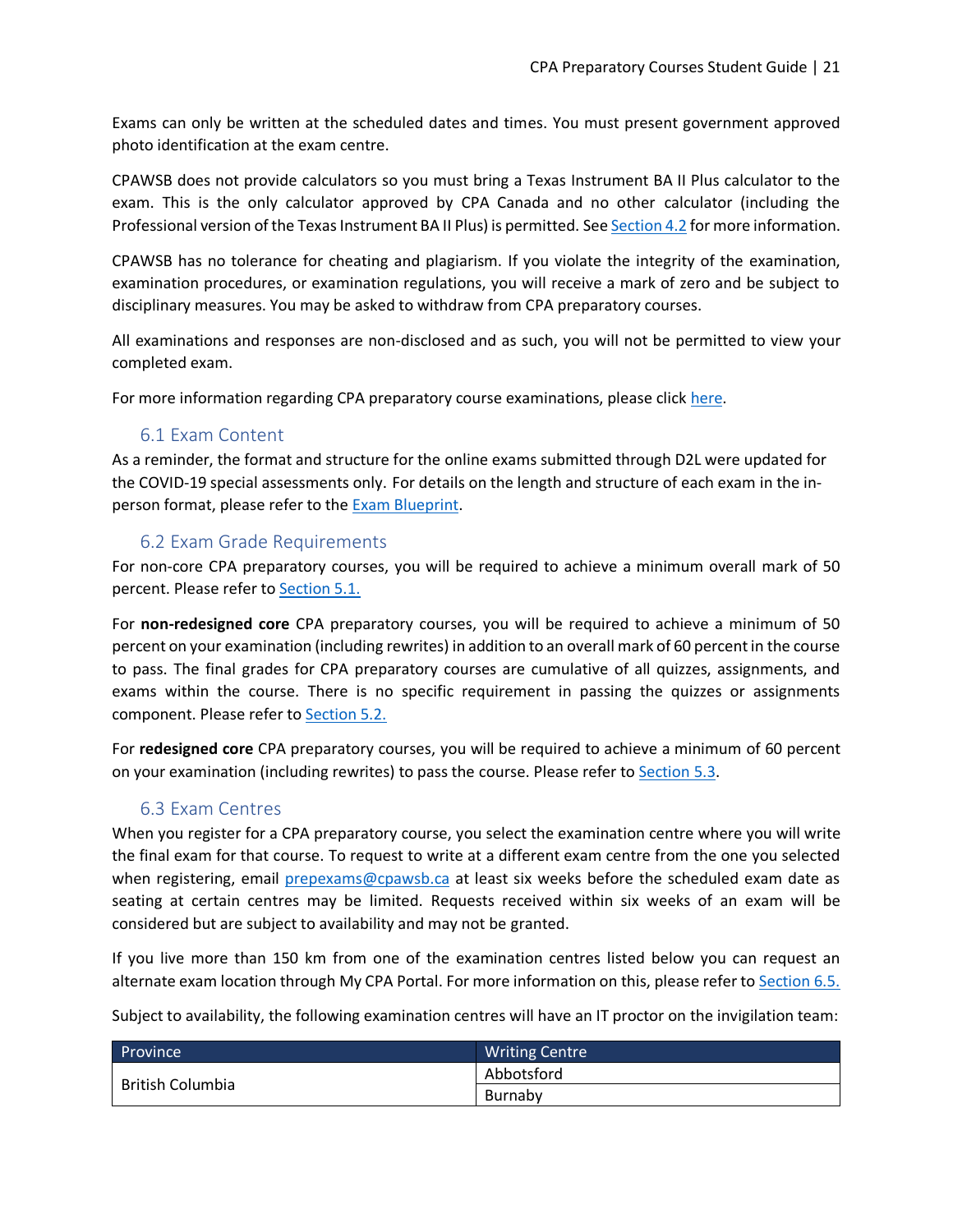|              | Kamloops              |
|--------------|-----------------------|
|              | Kelowna               |
|              | Nanaimo               |
|              | Prince George         |
|              | Surrey                |
|              | Vancouver             |
|              | Victoria              |
| Alberta      | Calgary               |
|              | Edmonton              |
|              | <b>Grande Prairie</b> |
|              | Lethbridge            |
|              | Medicine Hat          |
|              | <b>Red Deer</b>       |
| Saskatchewan | Regina                |
|              | Saskatoon             |
| Manitoba     | <b>Brandon</b>        |
|              | Winnipeg              |

The following secondary examination centres will **not** have an IT proctor on the invigilation team:

| Province                     | <b>Writing Centre</b> |
|------------------------------|-----------------------|
| <b>British Columbia</b>      | Castlegar             |
|                              | Cranbrook             |
|                              | Fort St. John         |
|                              | Revelstoke            |
|                              | Terrace               |
| Alberta                      | Fort McMurray         |
|                              | Lloydminster          |
|                              | Peace River           |
| Saskatchewan                 | <b>Swift Current</b>  |
| Manitoba                     | The Pas               |
|                              | Thompson              |
| <b>Northwest Territories</b> | Yellowknife           |
| Nunavut                      | Iqaluit               |
| Yukon                        | Whitehorse            |

Writers in secondary locations have access to remote, rather than in-person, IT support.

#### 6.4 Medical Exam Accommodations

<span id="page-21-0"></span>If you have any disabilities, including learning disabilities, and require exam accommodations, submit a request through My CPA Portal. Detailed supporting documentation from a medical professional will be required and additional information may be requested. Accommodations can range from additional writing time to a separate writing location and requests are reviewed on a case-by-case basis. To allow time to assess requests, submit accommodation requests when you first enroll in CPA preparatory courses or at least ten weeks before your first CPA preparatory course exam. All accommodation requests are reviewed by the National Accommodations Advisory Panel.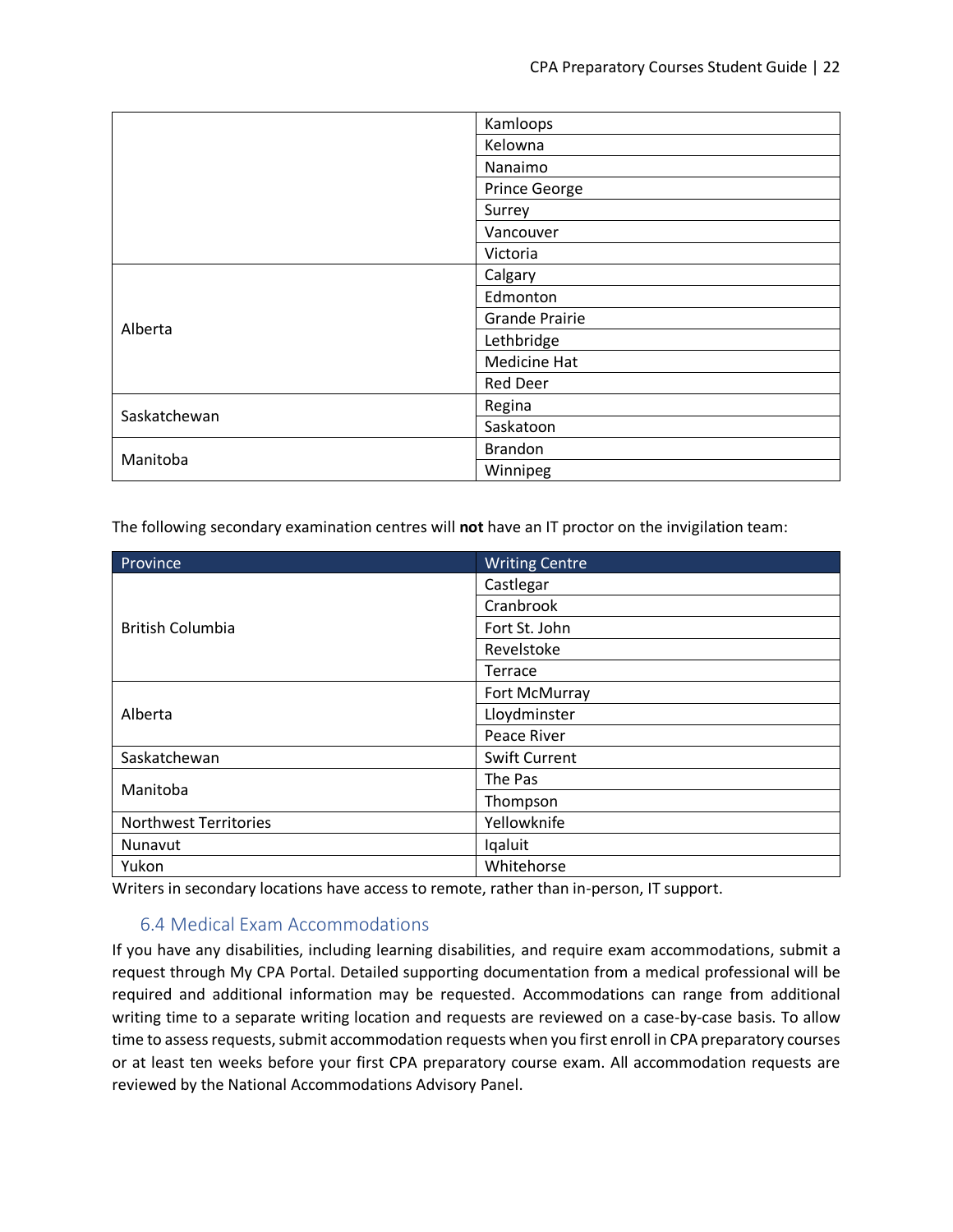For more information on accommodations, including detailed information on how to apply, please refer to the information on [CPA Canada's website](https://www.cpacanada.ca/en/become-a-cpa/accessibility-special-accommodation-requests) or contact the CPA preparatory Exams team at [prepexams@cpawsb.ca.](mailto:prepexams@cpawsb.ca)

## 6.5 Alternate Exam Location Request

<span id="page-22-0"></span>If you live more than 150 km from a formal exam centre; or you are physically unable, due to a medical condition, to write the examination at a CPA examination centre, you can request to write at an alternate exam location. You need to submit the request through My [CPA Portal](https://my.cpawsb.ca/) six weeks before the exam date. Requests must be submitted by the stated deadline. **Late requests will not be accepted**.

Students are required to appoint an exam invigilator that meets the requirement below:

- Be a registered Canadian CPA (CA, CMA, or CGA), an individual holding a current professional designation (i.e. doctor, lawyer, professional engineer), a professor or an examinations coordinator at a local university or college.
- Be available to supervise the exam(s) at the nationally scheduled date and time.
- Not be a relative, friend, direct supervisor, or otherwise have or potentially have their objectivity compromised.
- Not share a personal postal address with the exam writer.
- Be comfortable with administering the exam and assisting with any IT problems that arise, with the help of an on-call IT Proctor. The individual's professional qualifications and ability to act as an invigilator will be confirmed. The person must be willing and available to respond to correspondence from the regional office. Exam writers are responsible for the performance of their invigilators and should appoint invigilators with care.
- Have access to a printer, cell phone (capable of being placed on vibrate)/phone, reliable internet access, and a computer on the day of the examination. The invigilator should also be able to provide a quiet room with access to internet and power for the exam to be written in.

CPAWSB will confirm the person's eligibility and reserves the right to refuse the invigilator you propose. In this case, you will need to find another invigilator. If you cannot find a suitable invigilator 4 weeks prior to the scheduled exam date, you will be required to write the exam at one of the designated examinations centres listed above in [Section 6.3.](#page-20-1)

Students who already have ongoing alternate location requests, please ensure that you confirm with your proposed exam supervisor that they will be available for each of the exam sessions that you have registered for.

For more information, please contact the CPA preparatory Exams team at [prepexams@cpawsb.ca](file:///C:/Users/mwong/AppData/Local/Microsoft/Windows/INetCache/Content.Outlook/0KGCSGTE/prepexams@cpawsb.ca)

## 6.6 Exam No Shows

<span id="page-22-1"></span>If you do not write the exam and do not withdraw from the exam the day before, you will receive a mark of zero for the exam and will not be allowed to continue in the course. Your transcript will show a failed course attempt and you will not be refunded any fees. If you do not wish to write an exam in the semester you have registered for, you may withdraw from the exam. Please refer to [Section 8.2](#page-26-1) for further details.

#### 6.7 Exam Rewrites

<span id="page-22-2"></span>For core CPA preparatory courses, you might be eligible for a rewrite, if your final course grade is: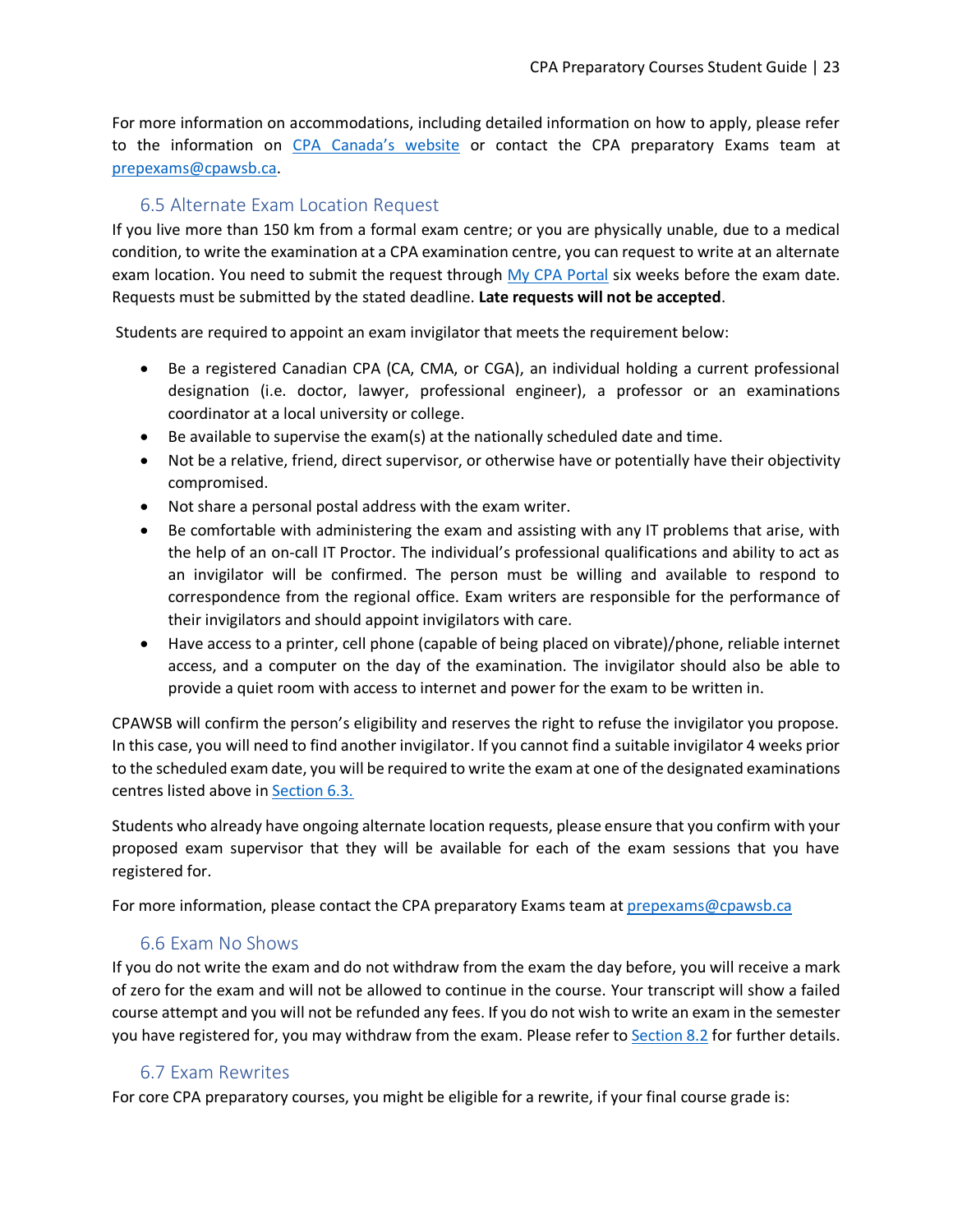- 60 percent or higher, but your exam grade is less than 50 percent
- Between 50 and 59 percent

If you haven't already exercised your rewrite attempt for the course, you have the option to rewrite the exam the next semester. If you choose not to rewrite the exam the next time the exam is available, you will need to retake the entire course before re-attempting the exam. A rewrite exam is considered another attempt at the course. The fee for an exam rewrite is \$210 + GST. If you withdraw from the rewrite up until the day before the scheduled exam date, the rewrite fee will be refunded, minus the exam withdraw penalty fee of \$115 + GST. Deferrals of rewrite exam are not permitted.

If you are attempting a rewrite exam for a **non-redesigned core** course, the rewrite exam replaces the grade for all other course examinations but will not replace your quiz or project grades.

If you exercise your rewrite exam attempt for a **core course that has been redesigned**, the rewrite exam will be worth 100% of your overall course grade. Full details about the upcoming CPA preparatory courses changes are available on the [CPAWSB website.](https://www.cpawsb.ca/current-learners/cpa-preparatory-courses/faq/course-delivery-faq/)

Exam rewrites are not offered for non-core courses.

#### 6.8 Exam Remark

<span id="page-23-0"></span>If you are unsuccessful in a core CPA preparatory course exam, you can request a remark of the exam via My CPA Portal within three business days of receiving the final course grade. Exam remark requests will not be accepted outside this time frame and only those who were unsuccessful in the course can request an exam remark. An exam remark does not apply to non-core courses. The exam remark fee is \$100 + GST and will only be refunded if the final course mark changes to a pass because of the remark.

Only the constructed response portion of your exam will be reviewed; the multiple-choice section of the exam is not reviewed. A change to the grade is made only if one or more of the following errors occurred:

- The markers misapplied the marking guidelines
- The markers failed to consider a relevant section of the student's response (e.g. the markers missed a relevant discussion somewhere, etc.); or
- The markers exhibited poor application of judgement

Remarks are solely based on the procedures listed above. Extenuating circumstances will not be considered. All examinations and responses are non-disclosed and as such, you will not be permitted to view your completed exam, including the remark.

For more information on the exam remark and what it entails, please refer to:

- For **non-redesigned courses**: the "Appeals of Examination Results" document posted within the Required Software, Guides, and Regulations widget on the Brightspace (D2L) course page.
- For **redesigned courses**: the National Student Guide (Appeal/ Remark of exam results section) posted within the Getting Started section on the Brightspace (D2L) course page.
- Contact [prepexams@cpawsb.ca](mailto:prepexams@cpawsb.ca) for more information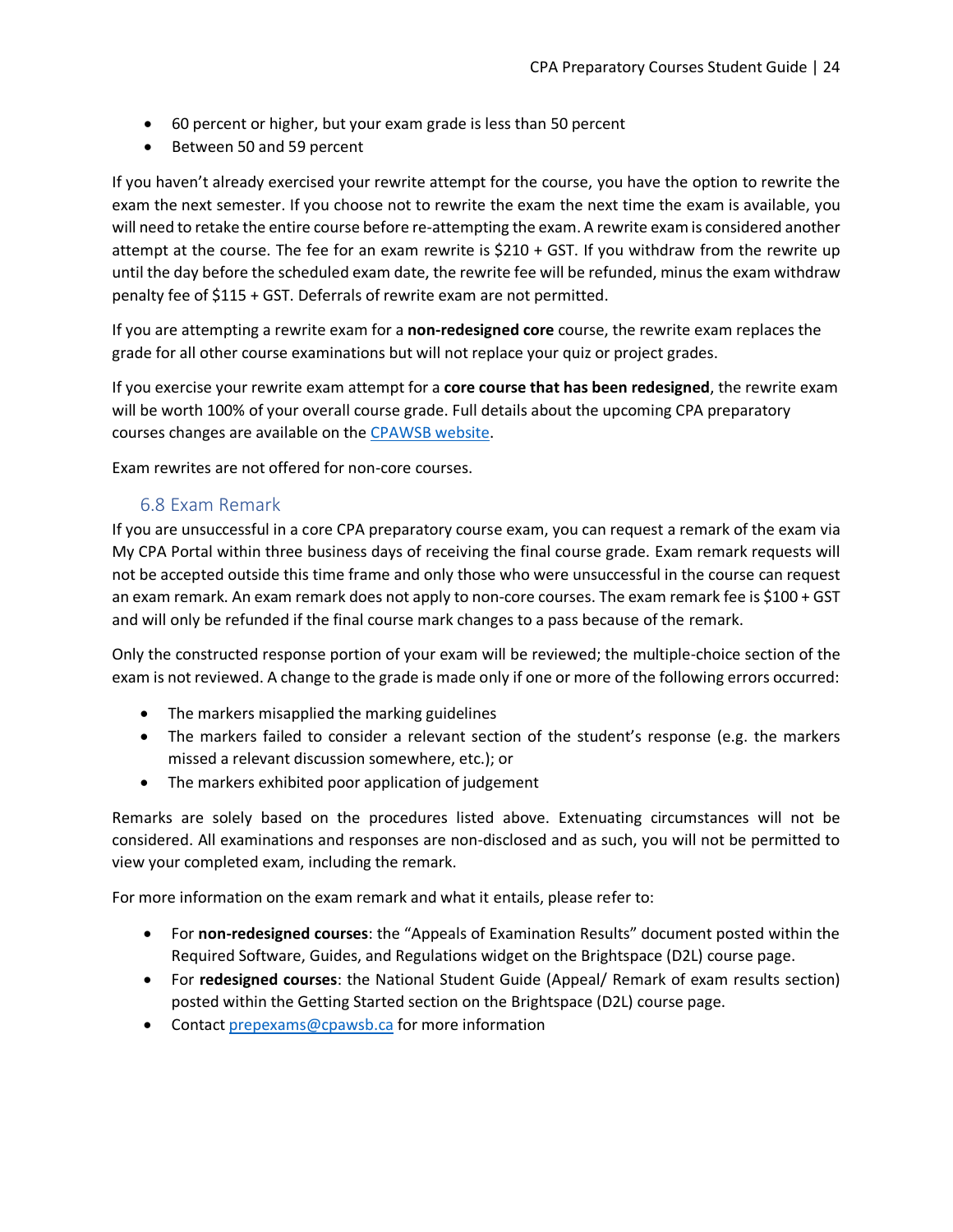# <span id="page-24-0"></span>7. Completing a Course

Exam and final grades will be released within eleven business days of the final examination on Brightspace (D2L) unless stated otherwise by the regional office, and the grades will be updated on the My CPA Portal under the Program Progress section.

## 7.1 Statement of Completion

<span id="page-24-1"></span>You can obtain a Statement of Completion once you successfully complete your preparatory course. The Statement of Completion can be accessed through Brightspace (D2L) and be printed for your records. The statement will include the course name, description, expiry date (if applicable), issue date, and credit hours. If you have any questions about the Statement of Completion, please contact the [Brightspace](https://cpacanada.service-now.com/support) (D2L) [Helpdesk](https://cpacanada.service-now.com/support) by creating a ticket.

Statement of Completions are not available for any preparatory courses before Semester 3 (2018).

# 7.2 Obtaining Official Transcripts

<span id="page-24-2"></span>You can obtain official transcripts at any time by submitting an "Official Transcript Request" through My CPA Portal. Please allow ten business days for processing. Fees for transcripts or additional copies are posted on the [CPAWSB website.](https://www.cpawsb.ca/current-learners/cpa-preparatory-courses/fees) If you have any questions about obtaining official CPA transcripts, please contact [prepadvising@cpawsb.ca.](mailto:prepadvising@cpawsb.ca)

## 7.3 Course Repeats

<span id="page-24-3"></span>You have three attempts to pass each preparatory course. If you fail a course three times, you are no longer eligible to take it as a CPA preparatory course and will need to complete its equivalent at a PSI.

## 7.3.1 Non-Core Preparatory Course Repeats

<span id="page-24-4"></span>If your **final course grade** is:

- **50% or high**: You have successfully passed your non-core CPA preparatory course.
- **49% or lower:** You have not successfully passed your non-core CPA preparatory course and may register to retake the course. Please see our website for the [course offering schedule.](https://www.cpawsb.ca/current-learners/cpa-preparatory-courses/schedules/)

Because 50 percent is the passing grade for non-core preparatory courses, exam rewrites are not offered. If you attempted the exam and were unsuccessful, you can apply for a course repeat at a reduced fee of \$310. Only one reduced-fee course repeat is permitted per non-core preparatory course.

If you are eligible to register for a reduced fee for your non-core course, register and pay the full course fee on your My CPA Portal. Once your transaction has been completed, please email [prepadvising@cpawsb.ca.](mailto:prepadvising@cpawsb.ca)

Full details about changes to **Information Technology** becoming a core course are available on the [CPAWSB website.](https://www.cpawsb.ca/future-learners/certification-program-overview/cpa-preparatory-courses-overview/upcoming-changes-to-cpa-pep-prerequisites)

#### 7.3.2 Non-Redesigned Core Preparatory Course Repeats

<span id="page-24-5"></span>For Semester 3 2021, this is applicable to the following core preparatory courses and exams:

- Advanced Financial Reporting (AFR)
- Corporate Finance (COF)
- Intermediate Management Accounting (MAA)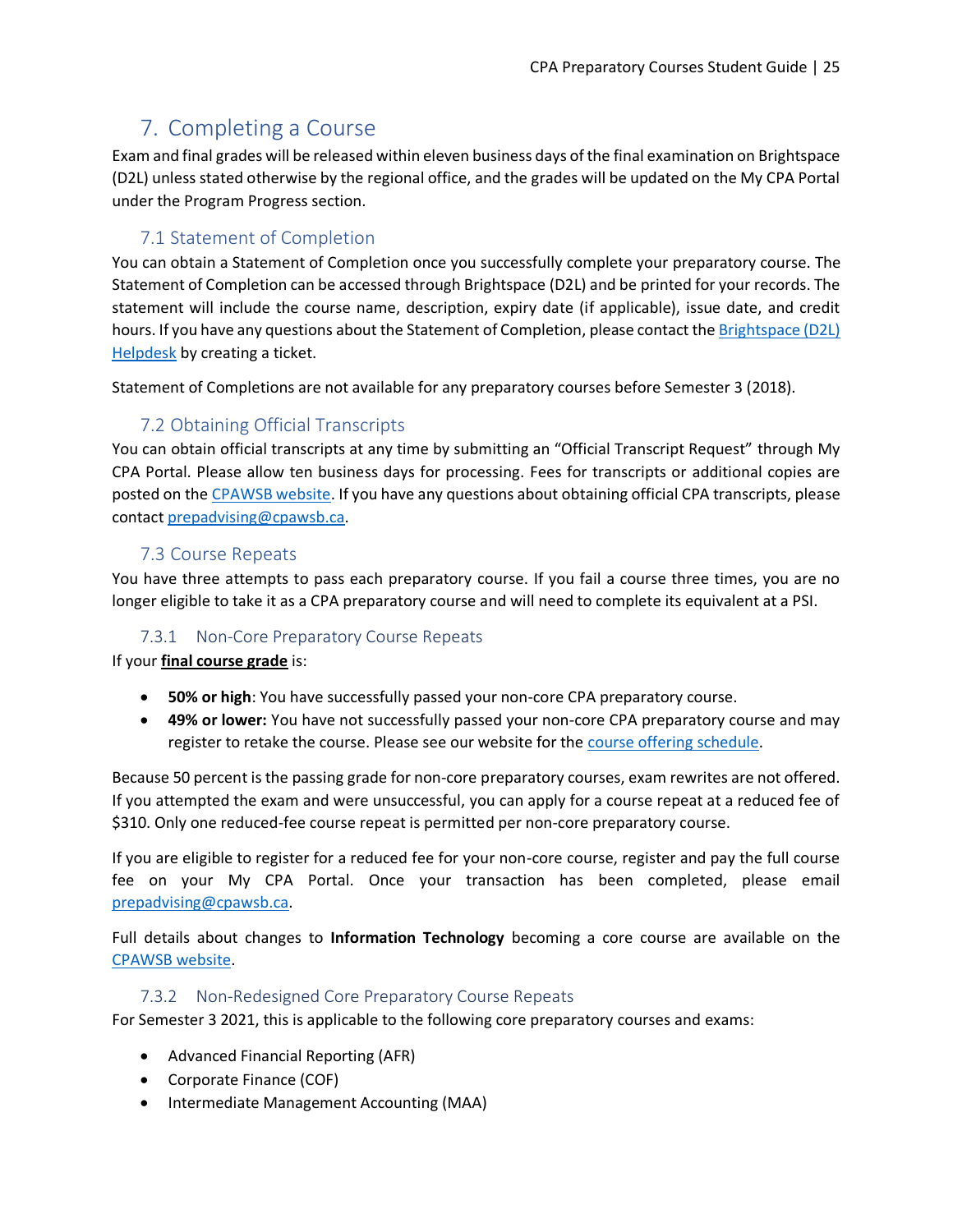• Performance Management (PMA)

If your **final course grade** is:

- **60% or higher and your exam grade is 50% or higher**: You have successfully passed your core CPA preparatory course.
- **60% or higher but your exam grade is less than 50%; OR between 50% and 59%:** You have not passed your core CPA preparatory course. If you have not already used your rewrite attempt for your course, you do qualify for a rewrite exam in the next semester. You should note that an exam rewrite counts as an attempt at your CPA preparatory course (each student gets three attempts at each course). You may choose not to retake the exam and simply take a 'fail' for the course, the choice to rewrite is up to you.
- **49% or lower**: You have not successfully passed your core CPA preparatory course and may register to retake the course. Please see our website for the course offering [schedule.](https://www.cpawsb.ca/current-learners/cpa-preparatory-courses/schedules/)

If you fail the exam rewrite and have not exhausted all three of your course attempts, you must retake the course before the third and final attempt at the exam.

#### 7.3.3 Redesigned Core Preparatory Course Repeats

<span id="page-25-0"></span>This is currently applicable to the following redesigned core preparatory courses and exams:

- Intermediate Financial Reporting 1 (IF1)
- Intermediate Financial Reporting 2 (IF2)
- Audit & Assurance (AUA)
- Taxation (TAX)
- Information Technology

#### If your **final course grade** is:

- **60% or higher:** You have successfully passed your core CPA preparatory course.
- **Between 50 – 59%:** You have not passed your core CPA preparatory course. If you have not already used your rewrite attempt for your course, you do qualify for a rewrite exam in the next semester. You should note that an exam rewrite counts as an attempt at your CPA preparatory course (each student gets three attempts at each course). You may choose not to retake the exam and simply take a 'fail' for the course, the choice to rewrite is up to you. **Please note the rewrite will be worth 100% of your final course grade.**
- **49% or lower:** You have not successfully passed your core CPA preparatory course and may register to retake the course. Please see our website for the course offering [schedule.](https://www.cpawsb.ca/current-learners/cpa-preparatory-courses/schedules/)

# <span id="page-25-1"></span>8. Withdrawals

To withdraw from CPA preparatory courses, either temporarily or permanently, notify the CPA Student Experience team in writing by submitting an email requesting the withdrawal t[o prepadvising@cpawsb.ca.](mailto:prepadvising@cpawsb.ca) Your withdrawal date will be the date the School receives the email.

Please note that non-attendance does not constitute a withdrawal from CPA preparatory courses.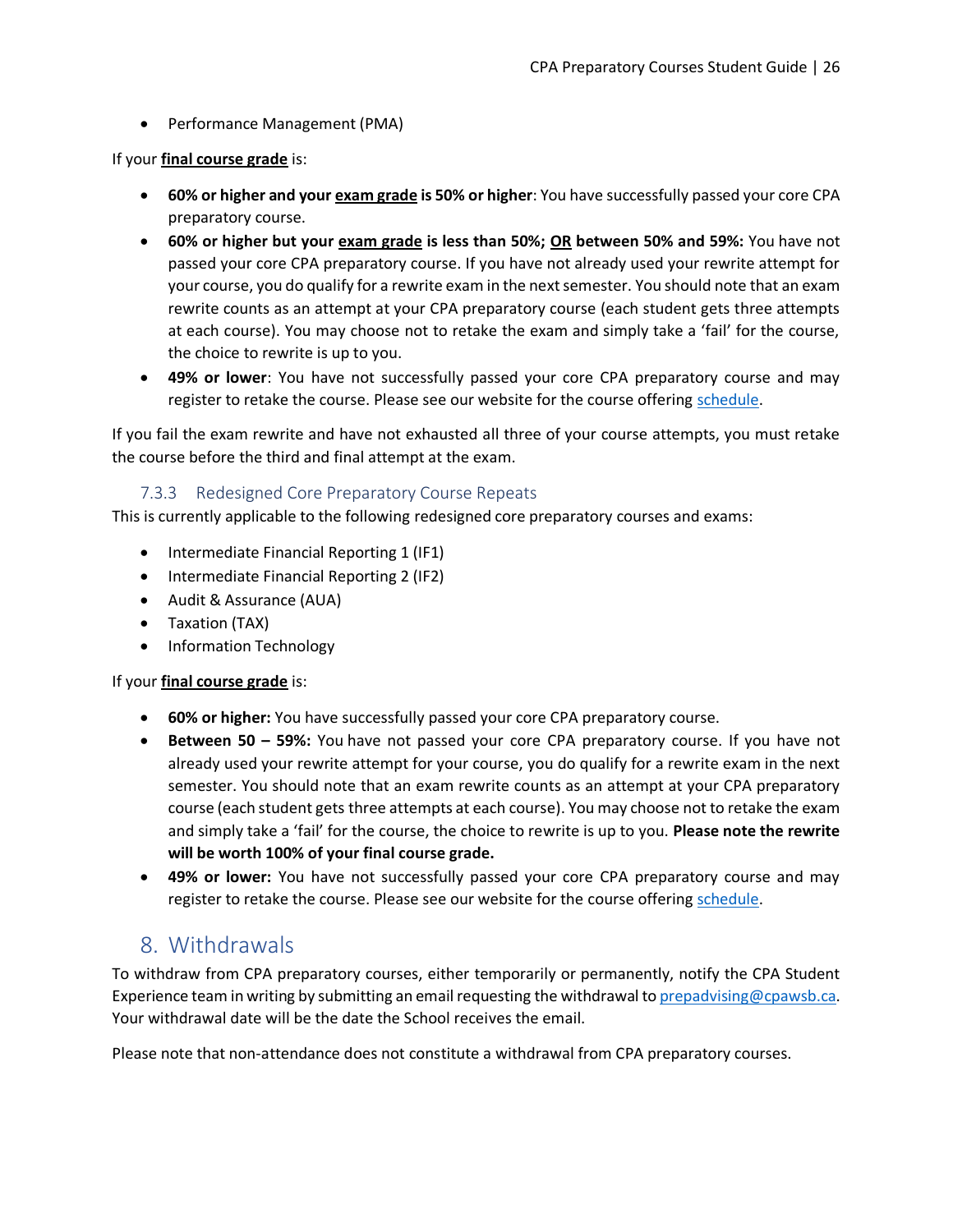## 8.1 Course Withdrawals

<span id="page-26-0"></span>You can voluntarily withdraw from a course through your [My CPA Portal.](https://my.cpawsb.ca/) Should you voluntarily withdraw from your course through your My CPA Portal, here are the instructions to withdraw:

- 1. Login to your My CPA Portal
- 2. Click on 'Registrations' then 'Module Registration'
- 3. Once you are on Module Registration page, click on 'View' next to the course
- 4. Once you are on the 'View' page, click on 'Withdraw'

Please note if you re-register in the course, you are required to restart from Week 1 and complete all course components.

The conditions for withdrawing from a CPA preparatory course are as follows:

- After the withdrawal deadline up until the day before the final exam, no refund is provided, and no course attempt is charged.
- If you write the final exam, or if you do not show up to the exam, no refund is provided, and a course attempt is charged.
- No refunds are provided for self-study non-core preparatory courses once access to the course materials has been granted (Introductory Financial Accounting, Introductory Management Accounting, Economics, Statistics, Business Law, Information Technology).

Annual student fees are non-refundable. CPA preparatory course fee reimbursement is as follows:

| <b>Withdrawal Period</b>                       | Applicable Refund                                                                                  |
|------------------------------------------------|----------------------------------------------------------------------------------------------------|
|                                                | Before the semester/course withdrawal deadline   The course fee will be refunded, minus a 15%      |
| as stipulated here                             | administrative fee                                                                                 |
|                                                | After the withdrawal deadline up until the day   No refund will be issued; the withdrawal will not |
| before final exam                              | count as a course attempt                                                                          |
| On the day of the exam or after the final exam | No refund will be issued; the withdrawal will count                                                |
|                                                | as a course attempt                                                                                |

If you are having any questions or issues withdrawing through your My CPA Portal, please contact [prepadvising@cpawsb.ca.](mailto:prepadvising@cpawsb.ca)

## 8.2 Examination Withdrawals

<span id="page-26-1"></span>You can voluntarily withdraw from an exam through your My CPA Portal any time up until the day before the final exam. Please note that if you are withdrawing from an exam within five weeks of the exam date, a \$115 + GST withdrawal fee will be charged. In the case of an extenuating circumstance, such as a death in the family or extended illness, a refund of the withdrawal fee might be issued if sufficient supporting documentation is provided. Supporting documentation should be emailed to [cpaaccommodations@cpawsb.ca](mailto:cpaaccommodations@cpawsb.ca) prior to the scheduled exam date.

If you decide to proceed with the exam withdrawal, you may register for another upcoming exam if the exam date is within one year of your course start date for core courses.

For non-core preparatory courses, the exam date must fall within one year of your course registration date.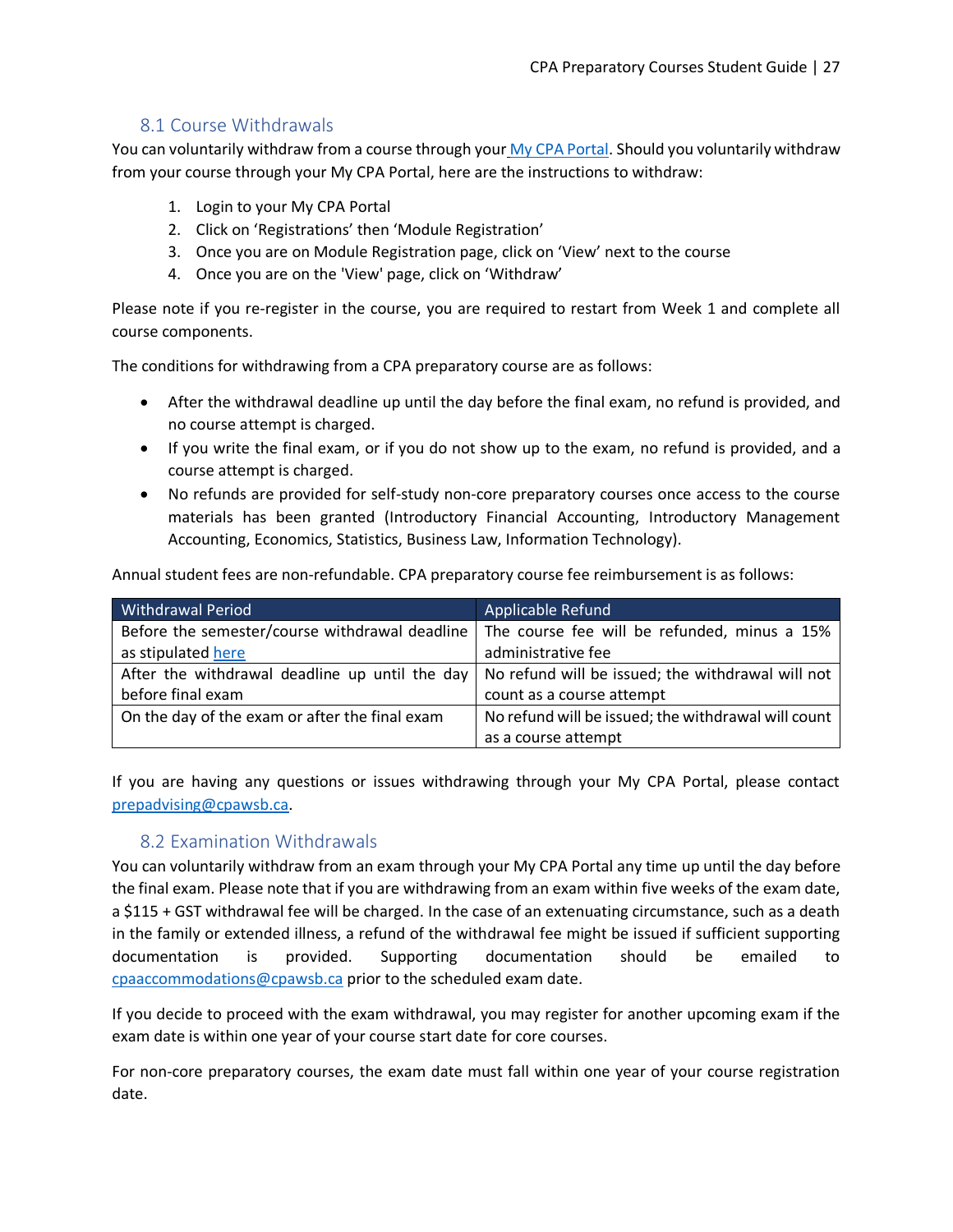Should you decide to voluntary withdraw from your examination through your My CPA portal, here are the instructions to withdraw:

- 1) Login to your My CPA Portal
- 2) Click on 'Registrations' then '**Exam Registration**' (not in the Module Registration area)
- 3) Once in Exam Registration click on 'View' next to your exam
- 4) Once on the view page for your exam click on 'Withdraw'
	- a. a \$115 + GST withdrawal fee will be charged if you are withdrawing from an exam within five weeks of the exam date

#### 8.3 Temporary Withdrawals

<span id="page-27-0"></span>In special circumstances, you can temporarily withdraw from CPA preparatory courses for a maximum of two years. During a temporary withdrawal, you will not have access to the course materials, but may access other benefits (job boards, etc.). For more information on temporary withdrawals, please contact the Student Experience team at [prepadvising@cpawsb.ca.](mailto:prepadvising@cpawsb.ca)

#### 8.4 Permanent Withdrawals

<span id="page-27-1"></span>You can permanently withdraw from CPA preparatory courses in good standing by submitting a request in writing to CPAWSB. For more information on permanent withdrawals, please contact the Student Experience team a[t prepadvising@cpawsb.ca.](mailto:prepadvising@cpawsb.ca)

# <span id="page-27-2"></span>9. Course Deferral Requests

You may request a medical deferral in the case of a health or similar disability that may affect your ability to continue with the course. Appropriate documentation must be provided, and additional information may be requested to approve the deferral request.

Course deferrals for core preparatory courses will be considered on a case-by-case basis for extenuating medical circumstances or a death in the family, and not for work-related or personal commitments. In the case of extended illness, each situation will be reviewed by CPAWSB.

If you are unable to complete a **core preparatory course within six weeks of the course start date**, please submit a course deferral request t[o cpaaccommodations@cpawsb.ca](mailto:cpaaccommodations@cpawsb.ca) and include a letter on the medical professional's letterhead containing the following information: student's name, date of the letter, the professional's assessment of the situation and expected recovery time completed by the physician.

Course deferral requests must be submitted **at least two weeks** before the final exam. Requests after this time will not be accepted. Only deferral requests based on extenuating medical circumstances that affect your ability to complete the course will be considered.

Medical deferrals will only be granted to legitimate requests that have been submitted following the procedures outlined above. CPAWSB reserves the right to refuse deferrals if insufficient documentation has been provided, the request has not been submitted on time, or the legitimacy or authenticity of the documentation is in question.

If a course deferral has been granted, you must register in the next offering of the course. After the first day of classes, refunds are not available for any portion of CPA preparatory course fees.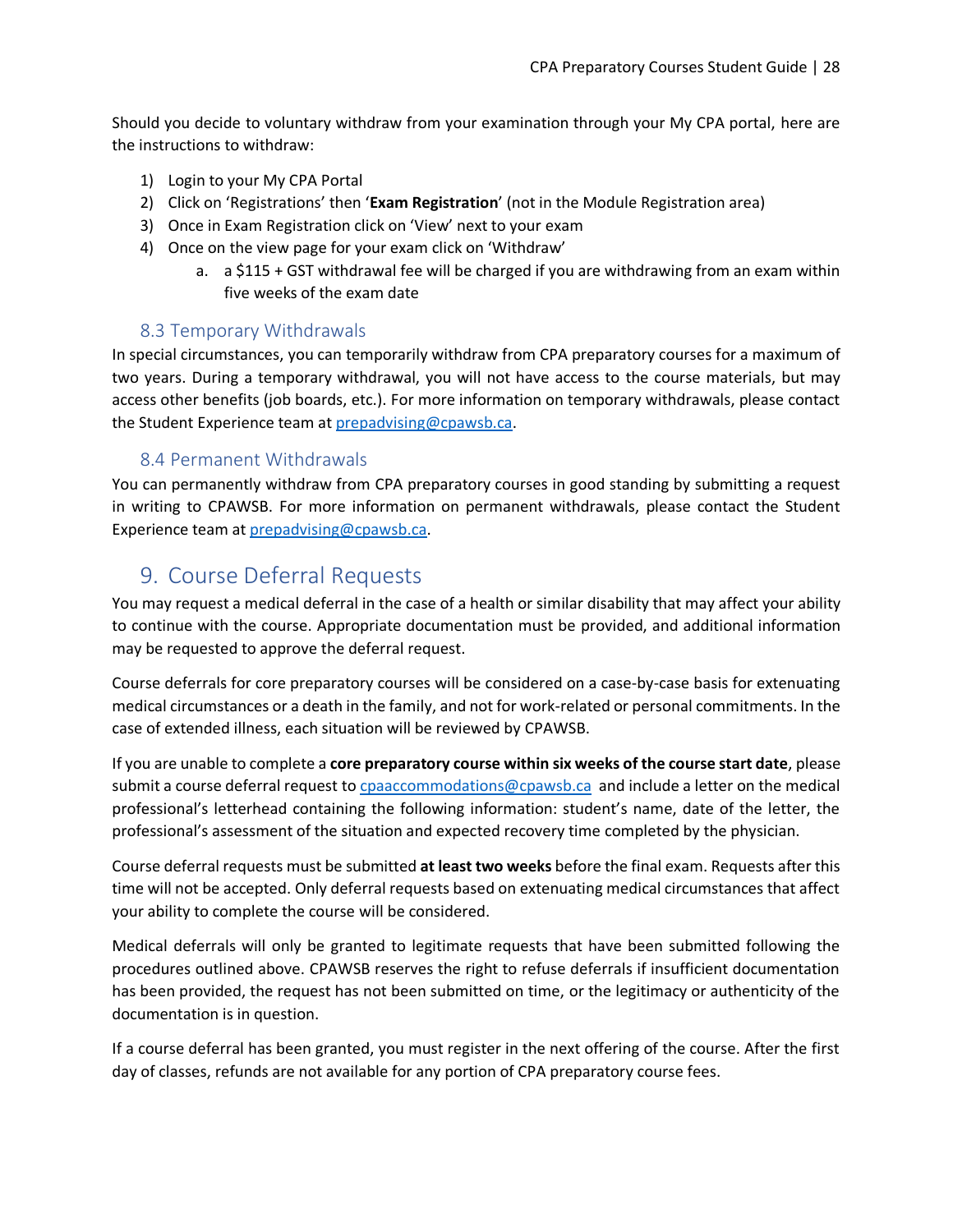# <span id="page-28-0"></span>10. Tips for Success and Additional Resources

CPA preparatory courses are mostly self-study and are designed to be completed within an accelerated time frame of six weeks, compared to traditional post-secondary courses which are usually offered over fifteen weeks. Be prepared to devote fifteen-to-twenty hours each week of study to be successful in these accelerated courses. Students who clear their schedules before starting a CPA preparatory course and familiarize themselves with the learning environment have a better chance of being successful in their studies.

It is essential that regardless of the learning route chosen, you review the student notes, complete *ALL* the problems in the student notes, as well as any in-class problems assigned by the facilitators if you wish to be successful in the preparatory courses. If you are registered in the webinar delivery option, arriving prepared will help you get the most from time with the facilitator.

# <span id="page-28-1"></span>10.1 Excel Refresher Videos

Excel skills are essential to success in CPA preparatory courses as many of the practice problems and cases require creating Excel solutions from scratch. A series of "How to" Excel videos are available on Brightspace (D2L) to help you improve your Excel skills. The videos range from demonstrating introductory to intermediate Excel skills, skills necessary to be successful when completing CPA preparatory course questions. They are set up in segments to allow you to review only topics you wish. Major topic covered are:

- Introduction to Excel
- Math and Finance Functions
- Tables and Tabular Data
- Introduction to Data Visualization
- Formulae and functions

## 10.2 Calculator Practice Problems

<span id="page-28-2"></span>Being efficient in using your calculator is essential for success in CPA preparatory courses. One of the most important calculations you will do is calculating the "Time Value of Money." A document with sample problems on the "Time Value of Money" can be found under your "Course Reference Materials" on Brightspace (D2L) and the [Certification Resource Centre.](https://www.cpacanada.ca/en/become-a-cpa/certification-resource-centre/resources-for-cpa-preparatory-courses) It is recommended that you practice these and compare your answers to the solutions provided.

# 10.3 CPA Way Case Writing Videos

<span id="page-28-3"></span>Case writing is an important skill to have to be successful in CPA preparatory courses. A series of videos are available to help students improve their case writing skills. These videos can be found under "Content" on Brightspace (D2L) and the [Certification Resource Centre.](https://www.cpacanada.ca/en/become-a-cpa/certification-resource-centre/resources-for-cpa-preparatory-courses)

The videos cover all the key aspects for successful case writing such as assessing the situation, how to do a proper analysis of key issues, how to draw conclusions and provide advice, and how to properly communicate your findings. Additionally, there are two videos that we would like to note. The first video is a facilitator walking you through a case assignment from start to finish which may be valuable for first time case writers. The second video walks you through the difference between a strong and weak case assignment highlighting the differences between the two papers and on how you can improve your case writing skills.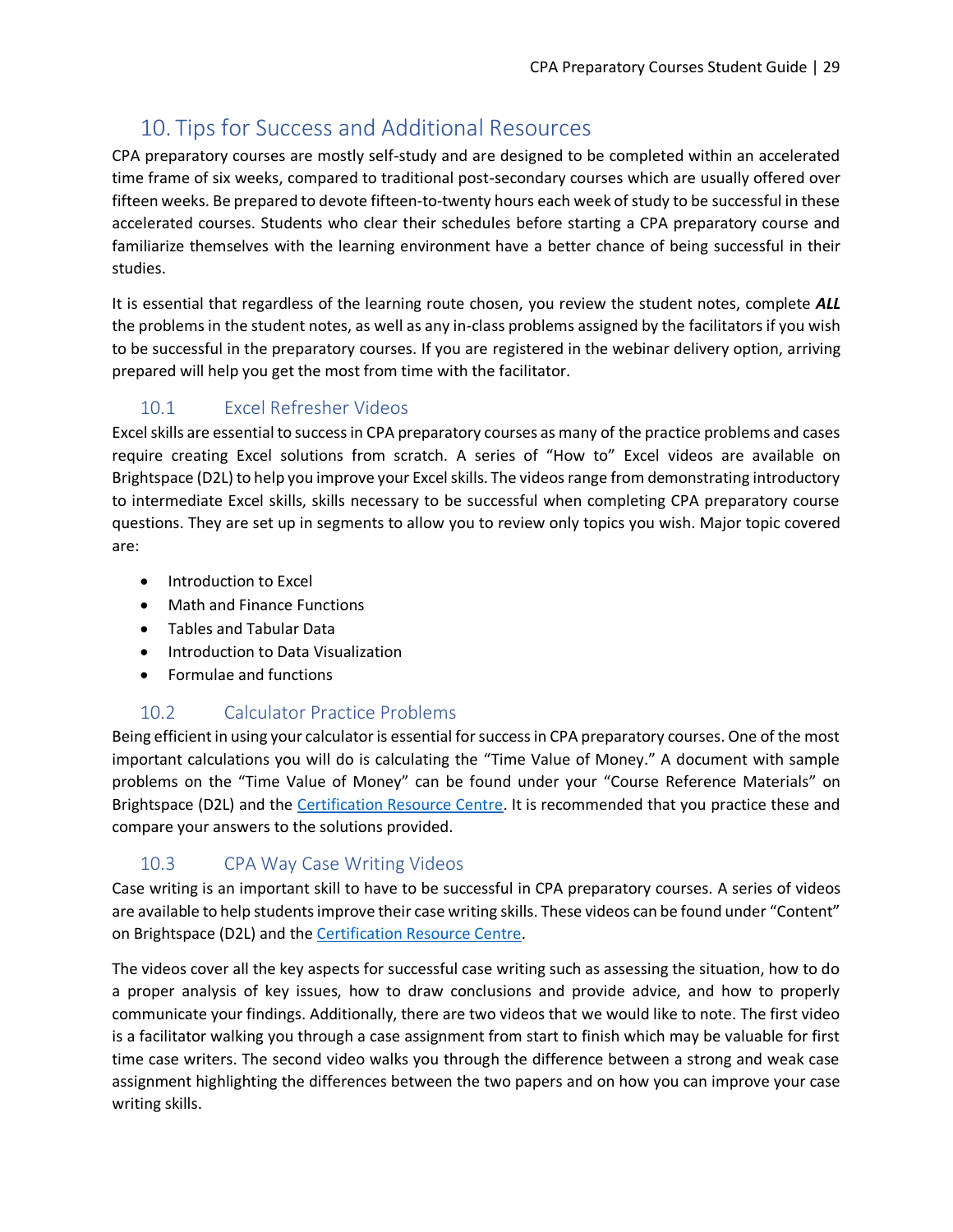# <span id="page-29-0"></span>10.4 How to Read the Project Feedback

A short video is provided to help students interpret their feedback report from their facilitators. The feedback report is provided to help you better understand why you received the grade you did. The link is available under the "Course Reference Materials."

# <span id="page-29-1"></span>10.5 Adapting to the Canadian Accounting Workplace

Adapting to the Canadian Accounting Workplace is an online, optional, interactive course designed for internationally trained professionals, students, or candidates who currently work or seek employment in the accounting field. It is based on dozens of interviews with Canadian employers and internationally trained accountants. There are seven modules covering:

- 1. Resume Preparation
- 2. Interview Skills
- 3. Challenges in the Accounting Workplace
- 4. Expressing Your Opinions and Making Presentations
- 5. Giving and Receiving Feedback
- 6. Conflict Resolution
- 7. Ethical Decision Making

# 10.6 Culturally Inclusive Exams and Facilitation in Accounting

<span id="page-29-2"></span>This interactive course is designed to provide students with valuable insights into their own cultural biases and assumptions, as well as foundational knowledge and skills on how to work effectively and respectfully in culturally diverse environments. Students will learn about the following:

- culture and accounting
- understanding bias, stereotyping, fairness, and offensiveness in testing
- how to increase cultural awareness and cultural competencies
- a cultural lens framework
- English language proficiency and its relevance in accounting
- dealing with exam anxiety

This course consists of six modules that take about three hours in total to complete.

# 10.7 Introduction to Indigenous Culture

<span id="page-29-3"></span>This interactive course is designed to provide students with a valuable introduction into the deep cultural and historical foundations upon which the future prosperity of Indigenous communities must be built. Students will learn about the following:

- Indigenous history
- Indigenous people
- Reconciliation and the impact of colonization and lessons learned
- Seven Generations: moving from poverty to prosperity

This course consists of four modules that take about one hour in total to complete.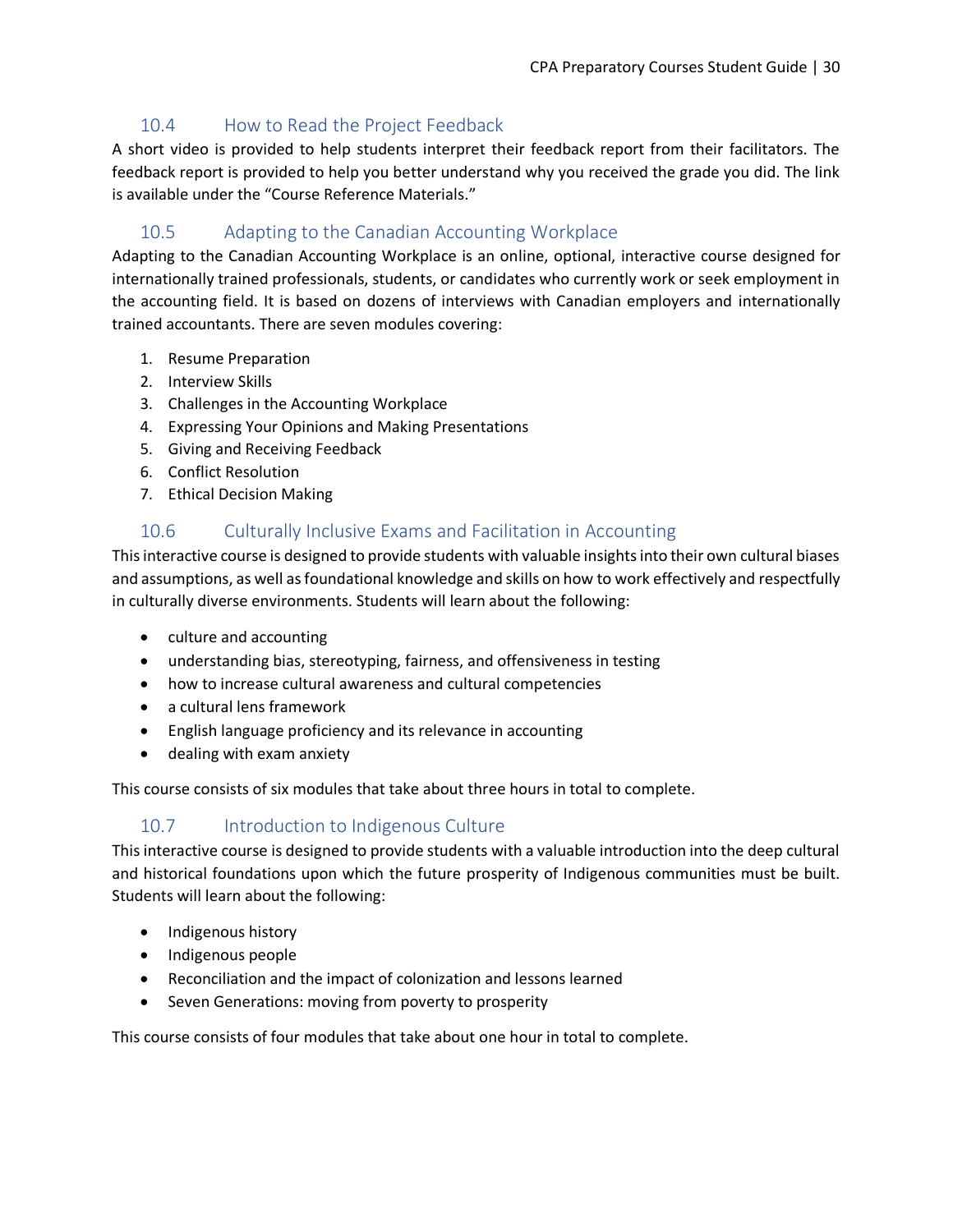# <span id="page-30-0"></span>11. Academic Guidelines and Regulations

# 11.1 Student Transfers

<span id="page-30-1"></span>If you are moving to another province, you need to officially transfer your records to your new province of residence. When CPAWSB receives your request, necessary records will be transferred from one region/province to another. Please contact [prepadvising@cpawsb.ca](mailto:prepadvising@cpawsb.ca) for more information about student transfers.

# 11.2 Student Deregistration

<span id="page-30-2"></span>You will be deregistered from CPA preparatory courses for:

- Non-payment of fees;
- Failure to comply with the provincial body's Acts, Bylaws, and/or rules (applicable to Manitoba students only);
- Exhausting all CPA preparatory courses attempts

You may be suspended or deregistered from an individual course or from enrolling in CPA preparatory courses in the future for academic or professional misconduct.

If you are deregistered, you may be considered for reinstatement based on:

- a) Whether you merit and qualify for reinstatement; and
- b) Academic and/or experience requirements at the time of re-entry and conditions to be completed if reinstated.

# 11.3 Re-registration in CPA Preparatory Courses

<span id="page-30-3"></span>If you leave the CPA preparatory courses voluntarily, you can re-register based on the requirements when you want to re-enter. CPA prerequisite courses previously completed will be re-evaluated for current relevance.

# <span id="page-30-4"></span>12. Policies

The CPA Western School of Business and CPA Canada publish policies to help students understand how the CPA preparatory courses operate. CPA students should review the following policies:

- [CPAWSB Policies](https://www.cpawsb.ca/current-learners/learning-standards)
- [CPA Harmonized Education Policies \(HEP\)](https://www.cpacanada.ca/en/become-a-cpa/pathways-to-becoming-a-cpa/national-education-resources/cpa-harmonized-education-policies)
- [Examination](https://www.cpacanada.ca/en/become-a-cpa/cpa-prep-becoming-a-cpa/examination-regulations-for-cpa-preparatory-courses) regulations

## 12.1 Appeals

<span id="page-30-5"></span>In some situations, students can formally appeal decisions to the CPAWSB Admission and Standards Appeal Committee. Students must follow the appeal process outlined on the [CPAWSB website.](https://www.cpawsb.ca/current-learners/learning-standards/cpa-appeals/)

Payment and refunds, per the publishe[d schedules,](https://www.cpawsb.ca/current-learners/cpa-preparatory-courses/fees) are not subject to appeal. In cases of hardship, contact the CPA Student Experience team at [prepadvising@cpawsb.ca](mailto:prepadvising@cpawsb.ca) to discuss resources that may be available or alternate arrangements that may be considered.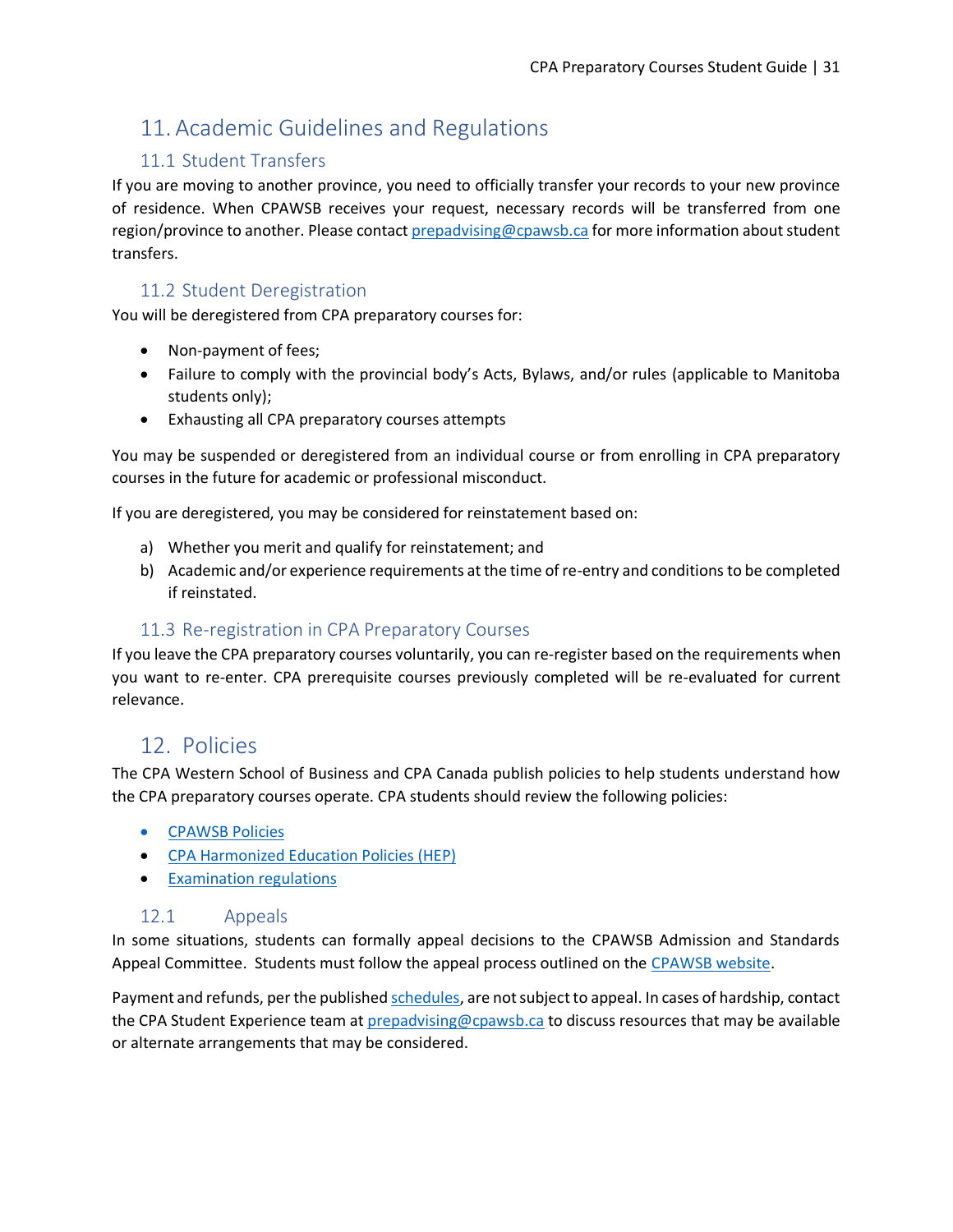# <span id="page-31-0"></span>13. Professional Conduct and Academic Integrity

# <span id="page-31-1"></span>13.1 Professional Conduct

Students enrolled in CPA preparatory courses are expected to demonstrate professionalism by being actively engaged, being prepared, and communicating respectfully. Students are expected to familiarize themselves with and adhere to all CPA polices including the [CPAWSB Professional Conduct Policy,](https://www.cpawsb.ca/current-learners/learning-standards/) Code of Professional Conduct, Bylaws, and CPA legislation for their province which is located on each provincial website). A key goal of the CPA profession is to provide an environment that is safe and conducive to learning for all individuals. Individuals who violate this environment either through their actions, words or by violating any of the professional conduct regulations may receive disciplinary action from the profession.

Students are expected to behave professionally throughout the programs and courses. Professional conduct includes (but is not limited to): adhering to provincial/ regional codes of conduct, behaving ethically, demonstrating integrity and honesty, and exhibiting respect to others including all written and oral communication with students, students, facilitators, session leaders, educational staff, and provincial, regional, and national (CPA bodies) administrative and contracted staff. Penalties for unprofessional conduct may result in disciplinary action.

# <span id="page-31-2"></span>13.2 Academic Integrity

You are preparing to join a profession that maintains strict academic and professional standards. The CPA profession takes academic integrity (including plagiarism) very seriously. Any actual or attempted behaviour by a student, or any assistance by a student or others to engage in behaviour that has an adverse effect on another person or on the CPA profession is a breach of academic integrity. Examples of behaviour that may be subject to disciplinary action include but are not limited to the following:

- Plagiarism (academic)
- Plagiarism on practical experience reports
- Violation of examination rules
- Cheating during examinations
- Behavioural misconduct including harassment, sexual harassment, violence, unwelcome vexations, disruptive behaviour, damage to property, unauthorized entry providing false information or identification where authorized business or activities of the CPA Profession is being conducted or held, bringing any firearm(s), explosives, weapons, or hazardous materials on to property being used for CPA activities or, misuse of technology.

## 13.2.1 Collaboration

<span id="page-31-3"></span>Studying and working in groups is beneficial for learning and encouraged by the School. It encourages students to interact with their peers in their courses and allows them to build contacts within the CPA profession. Working with others can offer many benefits to both students in a classroom setting or those taking courses through webinars and distance learning. Having contacts to talk to about course progression, difficult concepts, or sharing ideas about projects and quizzes can be invaluable for keeping a positive mindset and achieving success in the CPA preparatory courses.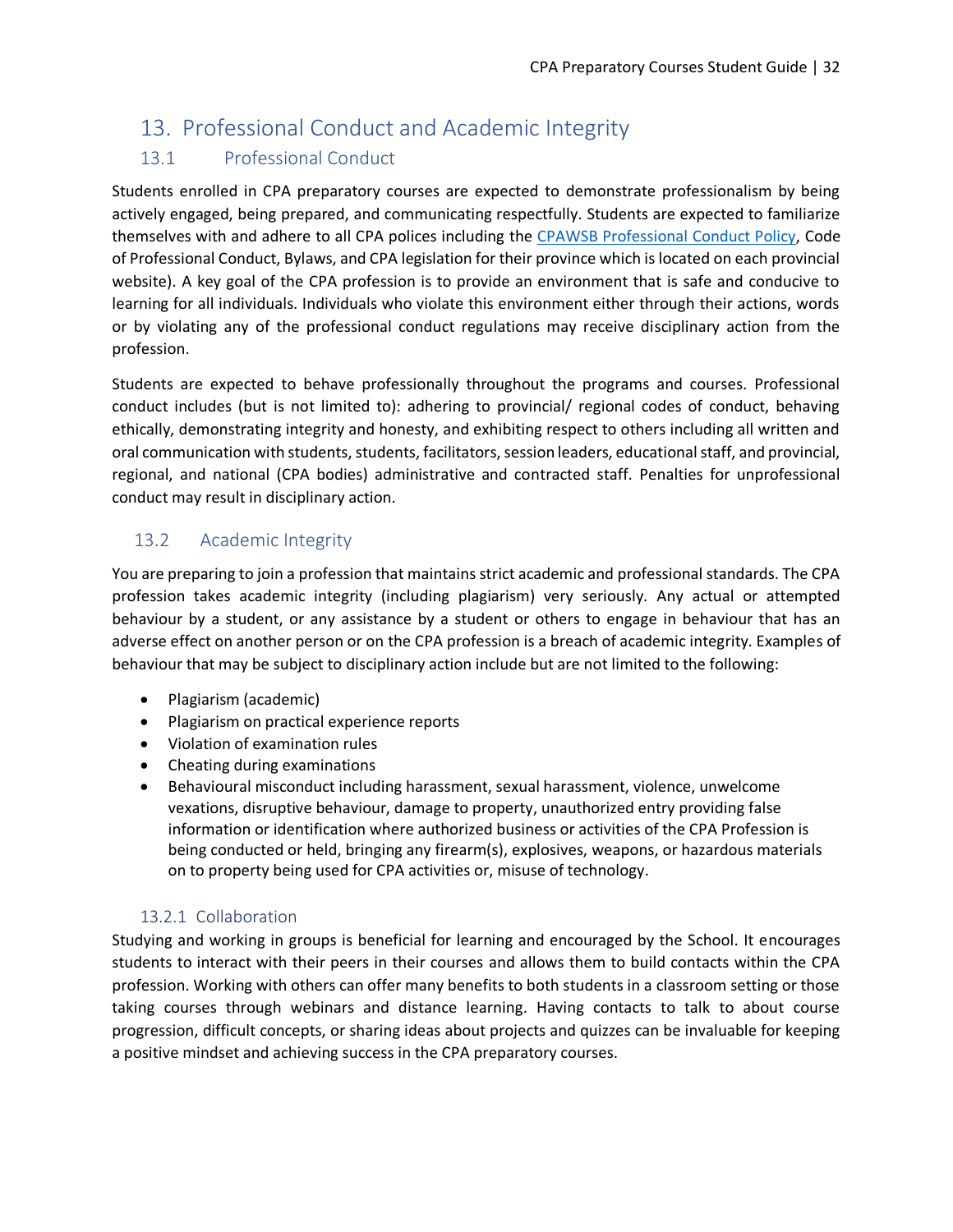You are encouraged to use the course discussion board through Brightspace (D2L) as a platform to collaborate with your peers, ask questions about the course materials, or respond to your peers' questions and comments. Collaboration can include:

- discussing technical topics
- identifying potential resources for further research
- discussing a general approach to assignments

Collaboration **does not** involve sharing files or templates with peers. This would be considered plagiarism or enabling plagiarism. Unless **explicitly** stated, students must produce and answer their quizzes and course projects independently.

It is important to understand and recognize the difference between collaboration and plagiarism. While it's acceptable to help others understand course concepts and questions, students should **never** share their answers with each other. Doing so enables plagiarism by allowing others to earn marks without completing the work themselves. It impedes their learning process because they do not have the opportunity to apply the concepts and ideas they are learning. Students are expected to exercise caution when collaborating with one another. Students are encouraged to review the CPA Canada Plagiarism [policy](https://www.cpawsb.ca/current-learners/learning-standards/) and the CPAWSB blog which has numerous posts related to academic integrity and provide information about how to avoid plagiarizing and collaborating effectively during your studies:

- [Academic Integrity: Acknowledging Sources](https://www.cpawsb.ca/news/news-and-blog/2017/academic-integrity-acknowledging-sources/)
- [Academic Integrity: How to properly use CPA provided sources](https://www.cpawsb.ca/news/news-and-blog/2019/academic-integrity-how-to-properly-use-cpa-provided-sources/)
- [Plagiarism: Grey areas](https://www.cpawsb.ca/news/news-and-blog/2017/plagiarism-grey-areas/)
- Academic Integrity: Should I...?
- [Do You Want a Study Partner? Tips for Success](https://www.cpawsb.ca/news/news-and-blog/2017/do-you-want-a-study-partner-tips-for-success/)
- [Collaboration, Sharing, and comparing: What's Okay?](https://www.cpawsb.ca/news/news-and-blog/2017/collaboration-sharing-and-comparing-what-s-okay/)

If you use different communication methods, such as Facebook or messaging services like WhatsApp, to participate in study groups, it's important to ensure you are not participating in or enabling plagiarism. If you are unsure if your study group is engaging in activities that can be considered as plagiarism, please contact [prepmodule@cpawsb.ca](mailto:prepmodule@cpawsb.ca) for guidance. Facilitators are always available to assist you, so you should never feel that you have no one to run ideas by or ask questions.

#### 13.2.2 Plagiarism

<span id="page-32-0"></span>Plagiarism in any form is considered a serious offence and is taken very seriously. All cases of suspected plagiarism will be investigated and will have significant consequences that will impact the education journey and possibly the career of the individuals involved. Students are reminded that they are expected to always maintain the highest standards of academic honesty, including in the completion of their course work, writing exams, and reporting practical experience. Ultimately, it is your responsibility to ensure that you do not commit an act of plagiarism.

The School has the right, at its sole discretion and without specific notice to students, to use active or passive techniques to detect plagiarism. This includes, but is not limited to, comparative analysis of written submissions in hard copy or electronic form. This analysis can be done by human reviewers or by using plagiarism-detection software that searches a comparative databank of written submissions from other current students or program years, program articles, or internet-based resources.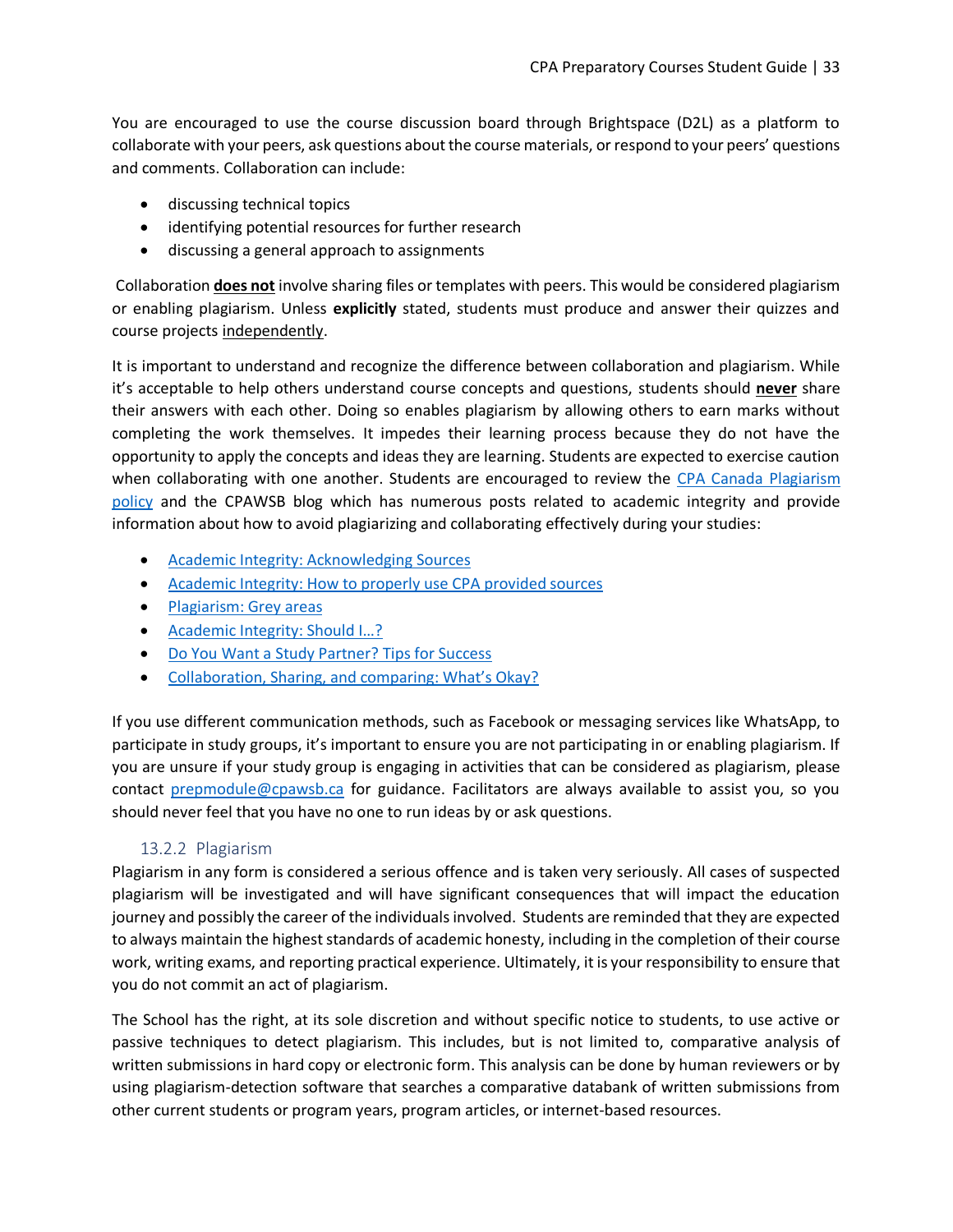Plagiarism and cheating are serious offences and are a breach of the Code of Professional Conduct, as governed by the profession's discipline committees. Plagiarism and cheating may result in suspension of the student's registration and eligibility to continue pursuing the designation. All students are responsible for thoroughly familiarizing themselves with and adhering to the Code of Professional Conduct found on [our website.](https://www.cpawsb.ca/current-learners/learning-standards/)

#### *Penalties*

The School does not tolerate plagiarism in any form. Students who are found guilty of plagiarism are subject to penalties and consequences that may include but are not limited to the following:

- the finding being noted in the student/candidate database
- a mark of "fail" in the course
- a committee hearing to determine good character
- an ethics course
- suspension or expulsion

#### *Plagiarism Examples*

Among other things, copying from other student's work (current or previous), solutions, student notes, or any other source is considered plagiarism, and penalties will apply (see above). If you are using content from a source (such as the CPA Canada Handbook, student notes, CPA Canada Learning Library eBooks, or an online source), be sure to clearly reference your source.

Plagiarism also includes (and is not limited to) whenever a student:

- presents work that has been written in part or in whole by another person as the student's own
- presents the words, images, or data of another person as the student's own, without reference to the original author or the original source
- presents work that contains unreasonably long quotes, even when properly cited
- presents work that in any way compromises the integrity of the evaluation process
- presents work that is substantially similar to another person's work
- presents work that contains any portion of the CPA Canada solutions in the examinations or assignments
- shares CPA Canada program files with others (see the training contract and academic honesty quiz)
- purchases work that has been written in part or in whole by another person and presents it as the student's own

CPA Canada defines plagiarism to include the use of materials posted to study resource websites or platforms such as Course Hero, Chegg, Oneclass, Quizlet, WhatsApp groups, Kijiji etc. Any instance of use of these types of materials will be flagged by our plagiarism detection software and subject to investigation. The provision of materials (posting of content) to these websites or platforms before, during, or after your enrolment in the program/course is also considered plagiarism and will be investigated accordingly.

## 13.2.3 Use of CPA provided and outside source material

<span id="page-33-0"></span>The CPA provides various learning resources for learners to use throughout their CPA education. Although these resources are provided by the profession, it is important to remember that they must be cited like